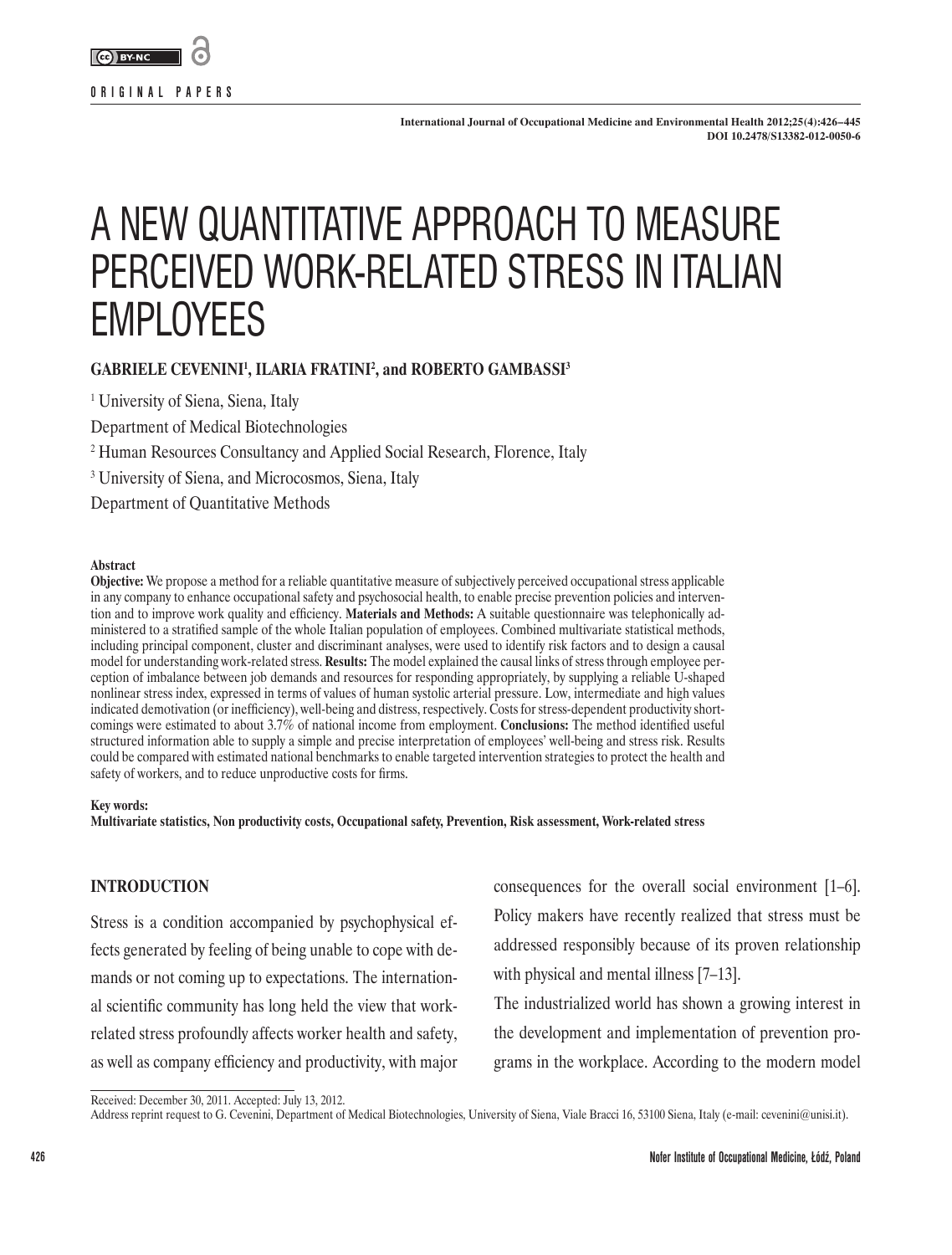of occupational health, it is essential to protect against, recognize, monitor and eliminate potential occupational risks. This includes psychosocial risks, for which in-depth interpretation and shared understanding of specific characteristics and their influences on human behavior are important to ensure adequate and effective risk prevention [14].

The recent strong focus on work-related stress at international level demonstrates the importance of this issue. In particular, the main European authorities responsible for ensuring good occupational conditions promote studies and applied experimental protocols for improved assessment of work-related stress, while urging governments to ratify agreements and enact laws to regulate occupational stress-reducing measures [15,16]. European employers perceive the problem as important: as many as 79% of European managers are worried about stress at work, though less than a third of companies have procedures to deal with it [17]. A recent report in the 27 European Member States has shown that stress is the second major cause of health problems in the workplace, affecting as many as 22% of workers and being responsible for 50–60% of lost working days [18]. This is a huge cost in terms of human suffering and impairment of economic performance. Psychophysical health of employees in the workplace is crucial to the success of any organization [19]. Presenteeism, or the act of attending work while sick, influences non-productivity costs over twice as much as absenteeism [20].

The relationship between stress and heart disease was investigated by a recent systematic review which examined the results of many validated researches to demonstrate that work stress was related to biological mechanisms involved in the onset of heart disease [13].

An appropriate approach to work-related stress must investigate psychosocial aspects causing job strain through study of subjective perception of stressful occupational experiences [11]. Besides providing employers with useful information on the well-being of their employees, these studies should be able to suggest appropriate measures to improve labor quality and productivity, leading to higher and more sustainable business profit, to the benefit of all involved [17].

Over the last 30–40 years, many physiological, psychological and socioeconomic models have been proposed to describe and interpret the stress perceived by workers [1–7,21–23]. Some of them have gained popularity and have often been applied successfully to experimental data [24]. The validation of their effectiveness has sometimes led to conflicting results for many reasons, mainly related to the presence of different application contexts, i.e. assessment methods, populations or socioeconomic situations different from those on which the models were originally based [10,24,25]. The customization to the specific empirical conditions and updating to account for the effects of time-dependent phenomena are fundamental keys for the success of any estimation model [26].

The main goal of this study is to give an accurate quantification of the perceived occupational stress through a new quantitative approach of questionnaire data collection and analysis which leads to substantial advantages relative to conventional methods. In particular, we propose a statistical multivariate procedure for optimizing the design of an interpretative model of risk factors and causal relationships related to worker-perceived stress. Our model incorporates the most advanced and validated theories in this field but, contrary to standard techniques, creates scores which maximize the separation between actual empirical patterns, thus avoiding biases due to different levels of correlation between items. Moreover, our approach can easily discriminate the opposing expressions of occupational stress, i.e. due to lack of motivation or excessive workload, which is difficult to achieve using conventional techniques based on linear monotonic scales. We will use a stratified sample of the whole Italian employees population to provide a precise characterization of the studied population, also allowing to identify useful benchmarks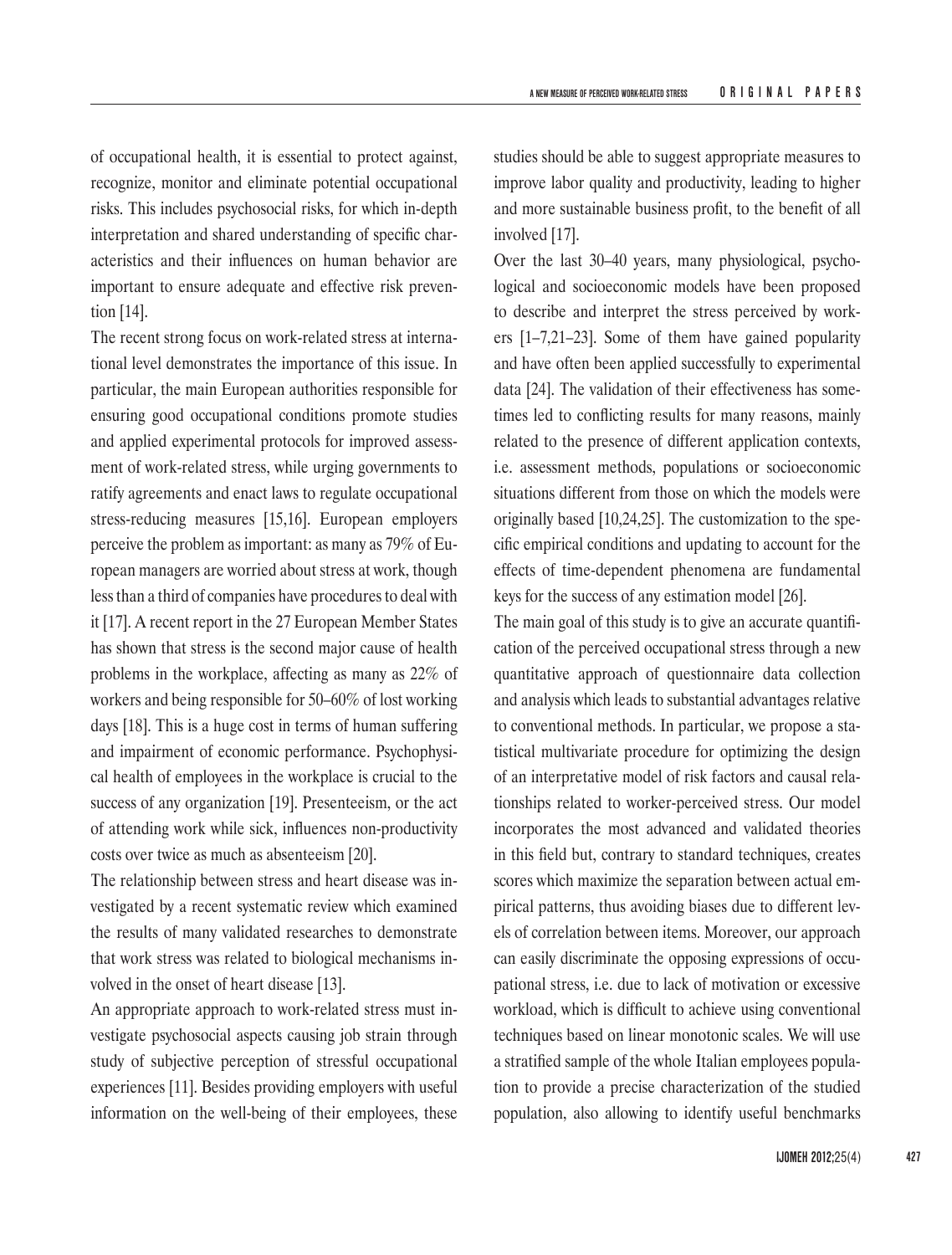related to interesting homogeneous sets of workers, such as for example, males and females, subjects that belong to specific geographical areas or to economic categories, and so on. The aim is to obtain a one-dimensional reliable estimation of occupational stress which could guide specialized psychologists and politicians to face adequately its socioeconomic consequences, through targeted intervention strategies to protect workers' health and safety and to control stress-related costs in companies [11,20,27].

#### **METHODS**

#### **Sample and population**

The study population consisted of nearly 19 million Italian employees. A sample of 2419 workers was identified by stratified sampling with proportional allocation to minimize sample size and error. Three stratification factors were considered: gender, economic activity (11 sectors) and geographical area (5 macro-regions). Table 1 gives the bi-dimensional percentage distributions of workers for sector of economic activity and geographical area. The average percentages of workers for gender were 57.3% and 42.7% for males and females, respectively. The data was obtained from the database of the Italian National Institute of Statistics (ISTAT). Of course, the percentages may be related to either the population or the sample, the latter being chosen in a proportional manner.

Minimum sample size provided at least one worker in each of the 110 combined strata. The 95% confidence interval of sample estimates and related sampling error were evaluated by the bootstrap technique "percentile corrected and accelerated" applied separately to each stratum. Bootstrapping is a highly computer-intensive statistical procedure used to produce good approximate confidence intervals when the statistical distribution of data is unknown or so complex that conventional techniques are not valid [28].

Seventy five per cent (75%) of the whole main sample (1815 cases) were used as the training set while the remaining 25% (604 cases) were reserved for validating model

**Table 1.** Distributions of workers by economic field of activity and geographical area

|                                                                                      | Workers $(\% )$ |               |        |       |         |       |  |
|--------------------------------------------------------------------------------------|-----------------|---------------|--------|-------|---------|-------|--|
| Economic field of activity                                                           | North<br>West   | North<br>East | centre | South | islands | total |  |
| Agriculture, fishing, mining, electricity, gas and water                             | 0.4             | 0.4           | 0.3    | 0.4   | 0.2     | 1.6   |  |
| Manufacturing                                                                        | 11.2            | 8.6           | 4.9    | 3.7   | 0.9     | 29.3  |  |
| Construction industry                                                                | 1.7             | 1.4           | 1.2    | 1.3   | 0.6     | 6.2   |  |
| Wholesale and retail trade; repair of cars, motorbikes<br>and personal property      | 3.7             | 2.6           | 2.2    | 1.5   | 0.8     | 10.7  |  |
| Hotels & restaurants                                                                 | 0.9             | 0.9           | 0.8    | 0.4   | 0.2     | 3.3   |  |
| Transport, storage and communication                                                 | 2.2             | 1.4           | 1.7    | 1.2   | 0.5     | 7.1   |  |
| Financial intermediation and banking                                                 | 1.3             | 0.8           | 0.8    | 0.4   | 0.2     | 3.5   |  |
| Real estate, renting, information technology, research,<br>freelancer and contractor | 3.5             | 1.9           | 2.0    | 1.1   | 0.4     | 8.9   |  |
| Public administration and defense                                                    | 1.4             | 1.1           | 1.8    | 1.6   | 0.9     | 6.8   |  |
| Education                                                                            | 2.3             | 1.8           | 1.9    | 2.8   | 1.4     | 10.3  |  |
| Health and other social services                                                     | 3.6             | 2.6           | 2.7    | 2.2   | 1.1     | 12.2  |  |
| Total activities                                                                     | 32.2            | 23.5          | 20.3   | 16.6  | 7.4     | 100   |  |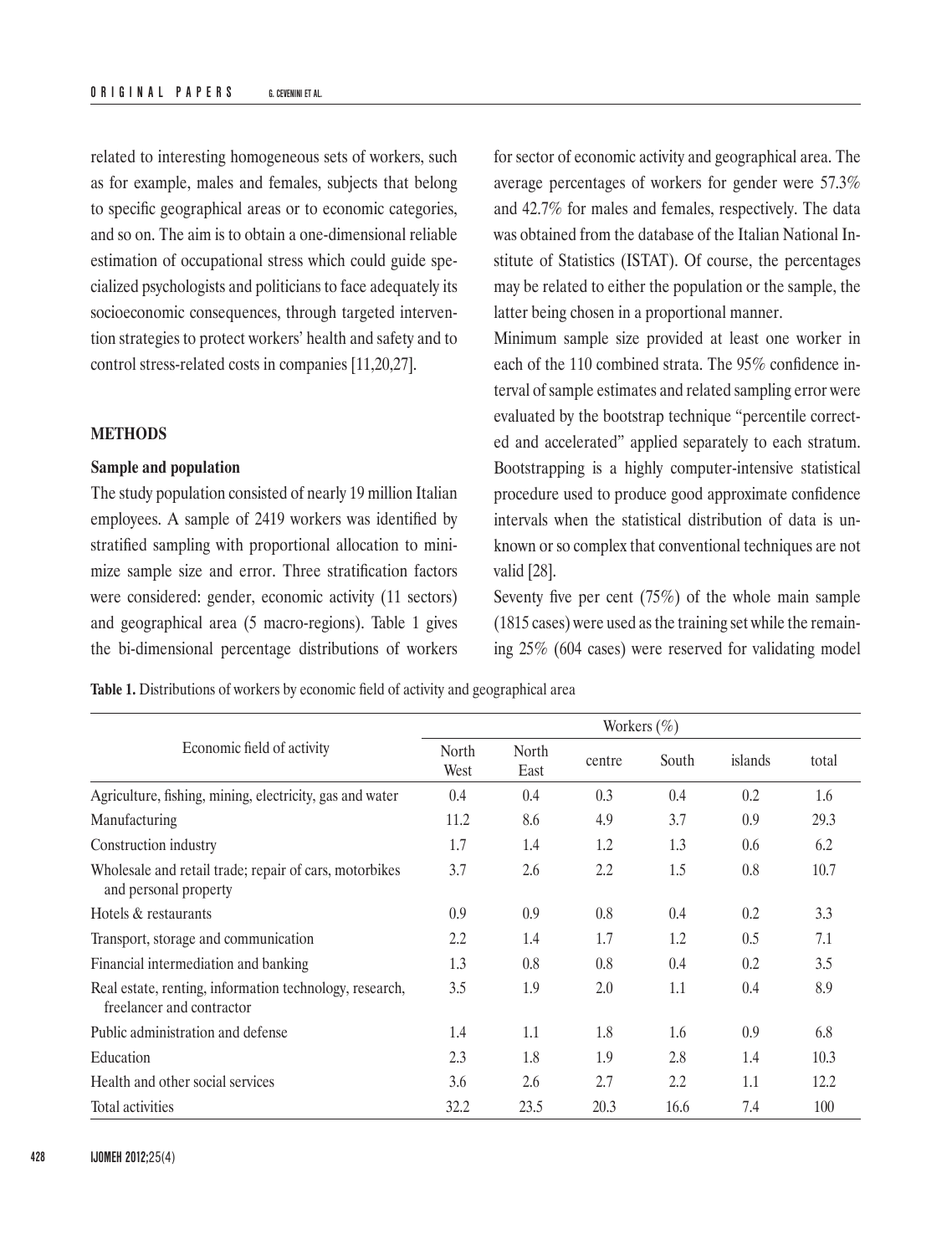performance. Training and testing results were compared by the non-parametric Mann-Whitney test (significance level 95%;  $p < 0.05$ ) to assess their statistical equality.

# **Data collection and reduction**

Information for detecting work-related stress was acquired following mostly the model proposed by the European Agency for Safety and Health at Work [15] and compiled from previous studies [2,29]. Here, the most authoritative psychological approach has led to identifying the nature and detail of stress at work and its outcomes by considering both interpersonal labor aspects and the interaction

with life outside the work [21,22]. Therefore, although not essential, we used a new questionnaire to acquire information. It has been divided into six sections which represent distinguishable sources (or dimensions) of occupational stress, including all those events now universally accepted [7,15,21,29,30]. The details are illustrated in Table 2. Each dimension has been described by several items, mainly taken from the most useful validated questionnaires [6,11,21–24]. Known elements are matched with more technical ones, largely incorporating items that were already proposed in previous questionnaires but also considering modern aspects of work-related stress.

**Table 2.** Sources (dimensions) of work-related stress, related issues included in the questionnaire and principal component analysis (PCA) reduction of number of items

| Dimension                      | Overall description                                                                                                                                                                          | Item contents                                                                                                                                                            | PCA reduction                                         |
|--------------------------------|----------------------------------------------------------------------------------------------------------------------------------------------------------------------------------------------|--------------------------------------------------------------------------------------------------------------------------------------------------------------------------|-------------------------------------------------------|
| Role                           | personal work responsibilities and tasks to<br>meet company organizational, functional and<br>productive expectations for the job                                                            | - autonomy<br>- role clarity, assigned objectives,<br>organizational model<br>- contribution to objectives in terms of<br>efficacy and productivity<br>- role innovation | from 14 to 6 items<br>preserved variance<br>$= 82\%$  |
| Structure<br>and climate       | main features of work, internal organization<br>and working environment                                                                                                                      | - working hours<br>- safety and adequacy of working<br>conditions<br>- activities and task planning<br>- workload and rhythm                                             | from 25 to 10 items<br>preserved variance<br>$= 79\%$ |
| Growth and<br>sensibility      | company management of human resources<br>in terms of professional growth, career<br>development, respect for differences (gender,<br>age, origin), sense of belonging and mission<br>sharing | - system to acknowledge results<br>- company identity and sense of belonging<br>- internal business communications<br>- sensibility for differences                      | from 29 to 13 items<br>preserved variance<br>$= 84\%$ |
| Interpersonal<br>relationships | features and types of relationships between<br>people on the job, both horizontal (colleagues)<br>and vertical (superiors), and group<br>relationships                                       | - relationships between colleagues<br>- relationships with superiors<br>- cooperation and team-work                                                                      | from 21 to 11 items<br>preserved variance<br>$= 85\%$ |
| Work/life balance              | management of work/life balance, i.e.<br>interactions between work and private life,<br>and the features of the balance itself                                                               | - features of work/life balance<br>- opportunity to achieve and maintain the<br>desired balance<br>- interference of work with privacy<br>- family and social support    | from 13 to 7 items<br>preserved variance<br>$= 76\%$  |
| Fulfillment                    | factors intrinsic to the job focusing on quality,<br>satisfaction and commitment at work                                                                                                     | - energy and dynamism<br>- involvement and motivation<br>- social integration                                                                                            | from 19 to 9 items<br>preserved variance<br>$= 78%$   |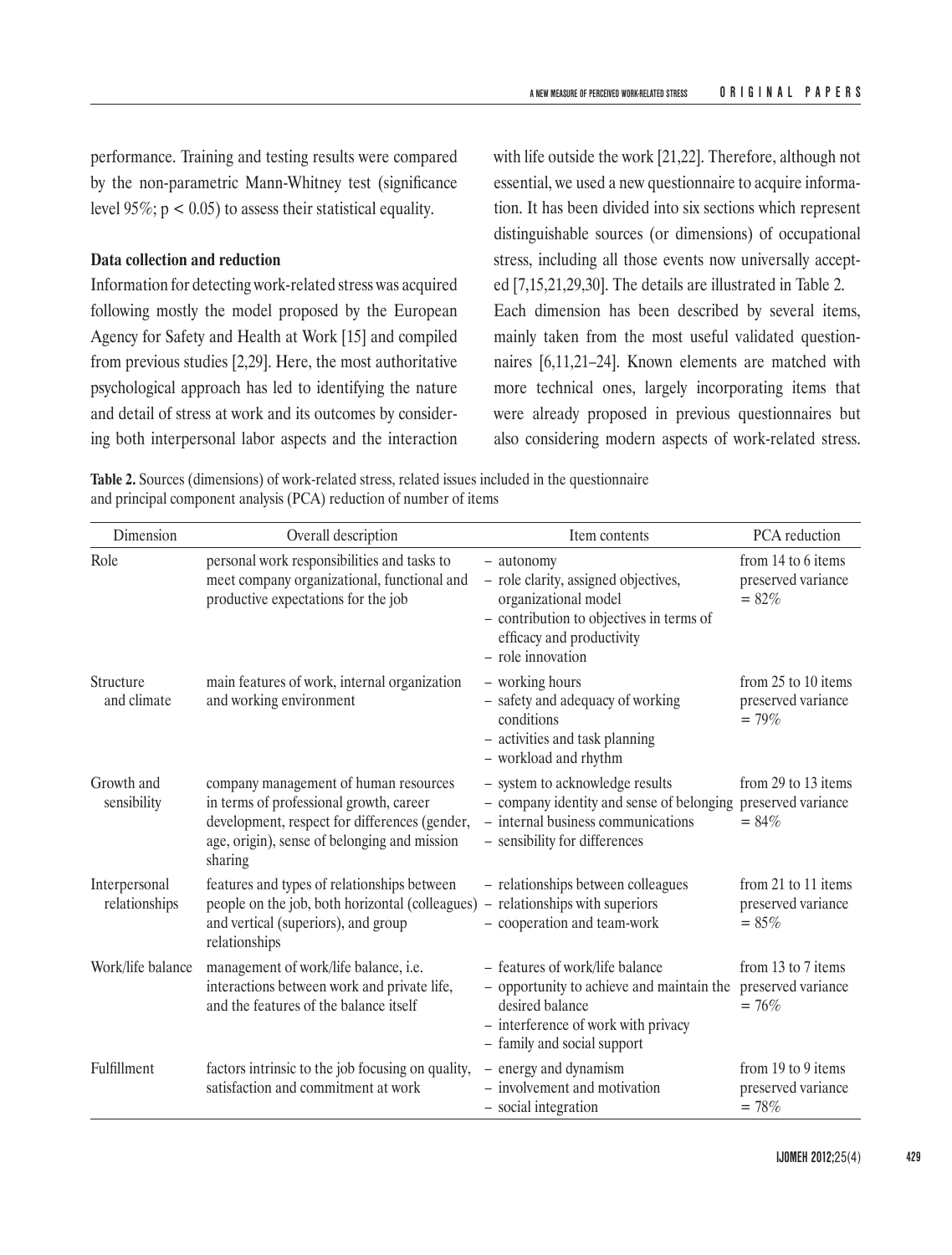Particular reference has been made to accredited Italian studies based on the above-described model, developed at the 2nd Faculty of Psychology, Rome University "La Sapienza" and promoted by the Ministry for Public Administration and Innovation of the Italian Government (www. magellanopa.it) [30,31].

Occupational stress connected to work content, work environment and features related to change were investigated with explicit reference to specific aspects, such as employee-company reciprocity, employee support by personal relationships and the community outside work, enterprise responsiveness to social differences (gender, age, origin), public transport and childcare availability. Ten new items were formulated in order to take into account recent developments in the world of work. They concern the commitment and devotion to work, employees' own perception of their quality of life, interactions with the current economic crisis, the major problems of social integration and stressors outside of work.

The items were included into the questionnaire using the Delphi method in which some expert psychologists, doctors, economists and entrepreneurs periodically convene to supply a stepwise updating of validated existing questionnaires [32]. In particular, the method allowed us to reach a shared version of the questionnaire by consulting four members of the Italian academic world, one leading exponent of the sanitary local agency and the entrepreneur of a major company in Tuscany.

Only job-related behavioral and socio-economic aspects, subjectively perceived by workers, were included in the questionnaire. Therefore, the questionnaire did not include individual specific questions about objective physical and mental illness and therapies.

The primary version of the questionnaire included 137 items, 121 of which belonged to the above six dimensions and 16 concerned extra-occupational aspects, such as sex, age, family composition and so forth, to complete the employee's profile.

All items were expressed as a statement to be evaluated on a Likert scale of ten discrete levels (1–10) of agreement. Use of the same scale allowed standardization of information, making the statistical multivariate analysis more simple and reliable [33].

The questionnaire was shortened using the principal component analysis (PCA). The number of items was reduced as much as possible, by preserving at least the 80% of explanatory power. For this purpose, the questionnaire was first administered to an additional smaller cohort of 414 cases without regional stratification. For each stress dimension, PCA was performed by rotating the solutions with Varimax method and Kaiser normalization [34], in order to obtain as small as possible subset of items giving approximately 80% explanation of total variance (Table 1). This allowed unnecessary redundancies due to correlations between items to be eliminated, while leaving almost unchanged the information content, resulting in the fundamental advantage of a simpler, cheaper and faster administration of the questionnaire to the employees by telephone interview.

The items of the shortened questionnaire have been included in the Appendix. It was administered during 2010 by telephone interviews to the stratified sample of 2419 employees. The method of Computer Assisted Telephone Interviews was used by Microcosmos call center of Siena (Italy), limiting individual interviewing time to 10–15 minutes. The procedure was carried out under the current Italian law on informed consent and the protection and processing of personal and sensitive data. People who refused to undergo the interview were replaced by individuals with the same statistical strata.

# **Risk scores**

A score for each of the six stress dimensions (see Table 2) was created to provide a useful characterization of the different types of stress perceived by employees. Risk scores were obtained by a multivariate statistical procedure that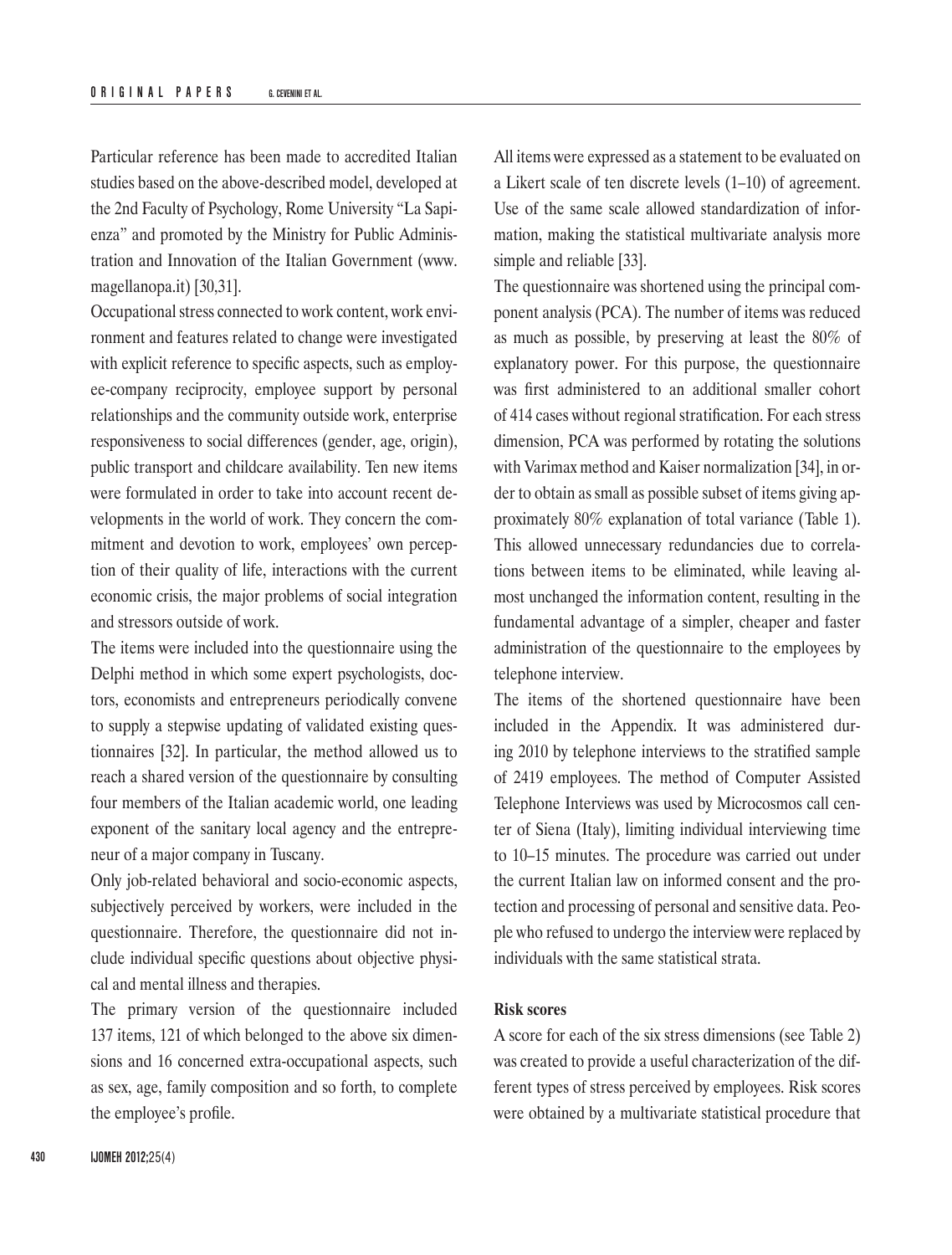sequentially combined a classical supervised clustering technique with the linear discriminant analysis [35], as follows:

- non-hierarchical cluster analysis by the centroid method with two clusters initialized at polar centroid values, 1 and 10, to represent extreme conditions of null or maximum item-associated stress;
- interpretation of final clusters as realistic opposite stress conditions; if not, restart the process at different initialization values;
- multivariate linear discriminant analysis of final clusters with the dimension items as covariates;
- assumption of the linear discriminant function as risk score, expressed as a percentage of the whole score range.

The six risk scores so obtained were used as descriptors for a wider and more articulate interpretation of the individual stress profile. In agreement with the more recent and authoritative literature, they are identified to characterize important dimensions of occupational stress, at a higher level than single items. For each dimension, a one-dimensional scale (or score) was created to discriminate low from high risk of stress, as reliably as possible. The above-described statistical procedure leads to two fundamental advantages over the commonly-used methods which simply average items' responses: the contribution of each item to the score is naturally weighted by its empirical discriminant importance; biases due to different mutual correlations among items are thus avoided.

## **Model planning**

The proposed causal model is based on the definition of work-related stress by the European Agency for Safety and Health at Work [18]: "Work-related stress is experienced when the demands of the work environment exceed the workers' ability to cope with (or control) them", and agrees with the theoretical foundation of work-related stress [1–6] and most accredited updates in recent literature [7–10,14,16,17,22].

The model incorporated three classical aspects, named axes, for interpreting the causal links of occupational stress, for the first time introduced by Karasek [3], later revised by Johnson and Hall [5], and Karasek and Theorell [6]: Demands (D), Responsiveness/Control (R) and Support (S).

They have been described reconsidering all the questionnaire items and classifying each of them in only one of these three aspects, through careful psychosocial and economic evaluation which still involved Delphi group [32]. The aim was mostly reached by using the existing coding of analog items of commonly used validated questionnaires [6,11,21–24]. However, independently from the existing code, experts were encouraged to give their free contribution because of well-known problems associated with lack of empirical support able to confirm the theoretical interaction between job control and job demand [25].

Item memberships to both six dimensions of stress and three model axes are specified in the Appendix. A range of measurements for D wider than that identified by the classical approach of Karasek has been given [3]. Moreover, the support scale, S, which had been proven to contribute much to the Karasek model, was extended to external factors connected with the social integration and the quality of private life.

Because the items of each axis were selected by following a non-statistical procedure, Cronbach's α analysis was performed to test their statistical consistency and reliability [36]. A one-dimensional quantitative description of each aspect was obtained using the same clustering approach as for risk scores, that is by maximizing the discrimination level between low and high values of D, R and S, detected by empirical data through non-hierarchical cluster analysis. Specifically:

– axis D (Demands) expressed the demands of work and employer's instructions;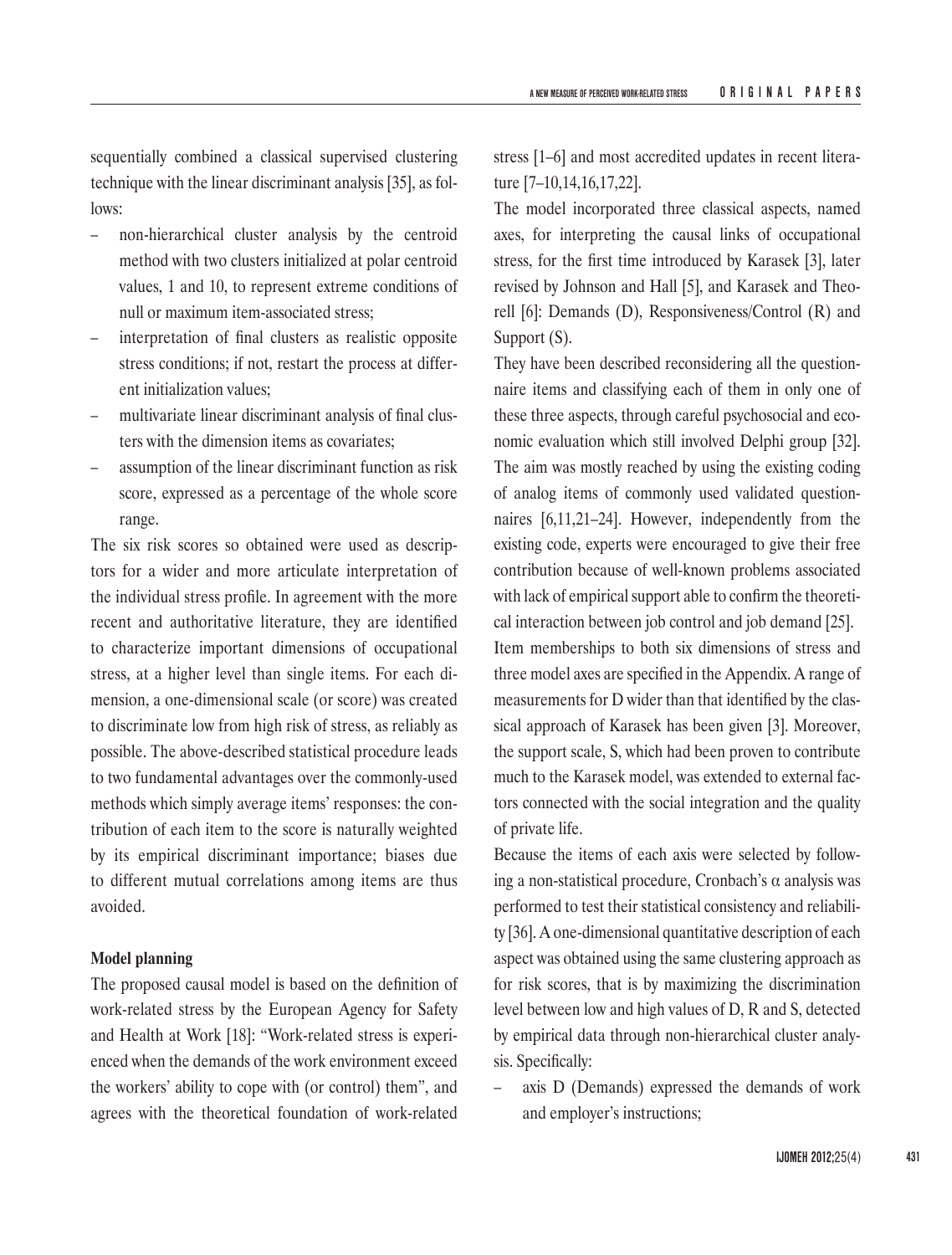- axis R (Responsiveness/Control) described the degree of worker control of individual work (mastery, command, autonomy, competence) as an expression of capacity to respond to employer's demands;
- axis S (Support) defined the support received at and outside work, as an element of stress abatement.

The interpretation of model axes allowed us to identify three important cause-and-effect relationships (or stress states) representing different balances among perceived D, R and S:

- well-being or beneficial stress (eustress): sufficient stimulus for fruitful work, perception of balanced demands, responsiveness and support; eustress is indicated by similar medium-high scores of all three axes;
- excessive stress (distress); demands exceed worker capacity to respond adequately, including individual control and external support; distress is indicated by medium-high scores of axis D and significantly lower scores of axes R and S;
- demotivation or inefficiency: low and/or inadequate demands and support leading to poor worker responsiveness due to apathy/boredom, lack of stimulation, or incompetence; this condition is indicated by low scores of all three axes.

To identify the groups of workers clearly belonging to the three stress states, we applied a hierarchical divisive cluster analysis (centroid technique), in the three-dimensional space of model axes. The procedure is arrested when a sufficient number of clusters, representing at least 5% of the training sample for each stress state, are formed.

We represented well-being in the workplace not as absence of stress, but as the stress level providing appropriate incentive to work (optimum or eustress); the other two states (distress and lack of motivation) were on the opposite sides of the optimum, caused by excessive and insufficient demands, respectively.

Linear discriminant analysis was applied to the axis scores to find the two discriminant functions,  $f_1$  and  $f_2$ . They

provide optimal linear separation between each pairs of the three empirically-identified clusters of workers representing the three modeled stress states. In other words,  $t_1$ and  $f_2$  define two discriminant dimensions that allow the best distinction between homogeneous groups of different actual perceptions about occupational stress by Italian employees. A parabola, having a turning-point coinciding with the well-being centroid and passing through the distress and demotivation centroids, provided a one-dimensional nonlinear description of stress (Figure 1). We then calculated a stress index (SI), equal to the positive or negative curvilinear distance from the turning-point (zero value), for distress and demotivation, respectively. In the two-dimensional space  $f_1 - f_2$ , workers could therefore be associated with a stress value corresponding to the nearest point on the parabola. The parabola, the curvilinear distance from its vertex and the projection of points on it, were calculated through familiar analytical procedures, i.e. by solving a linear system, performing a curvilinear integration and searching for a relative minimum, respectively.



Larger symbols indicate group centroids.

**Fig. 1.** Parabola of work-related stress model with scatterplot of testing data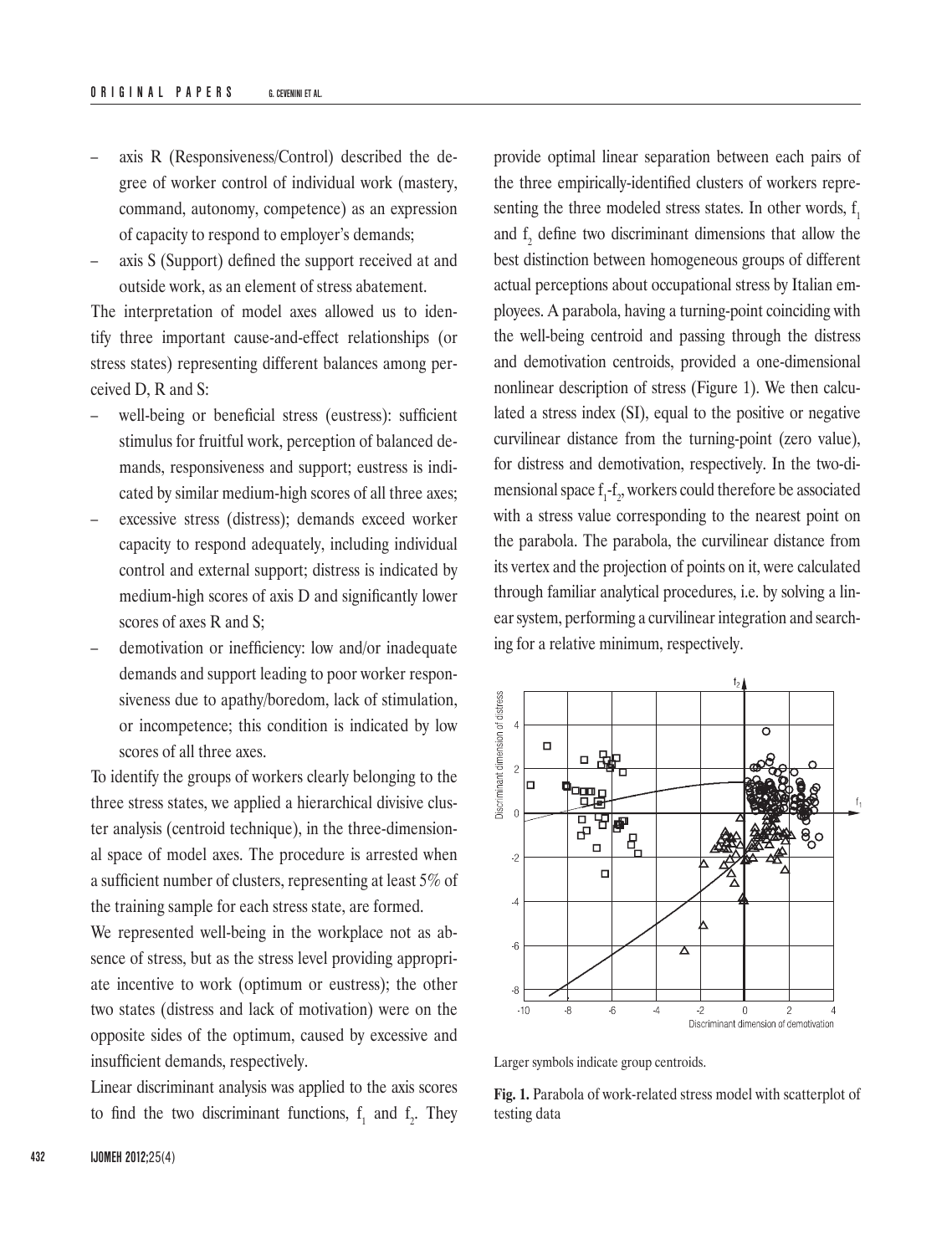Non-productivity costs were evaluated by linear rescaling of the stress index to obtain a mean absolute value equal to the cost per employee of work-related stress in the United Kingdom (UK), estimated in 2007 from a study commissioned by the UK government. Since no Italian data were available, we therefore reasonably assumed that Italy and UK workers had comparable costs for stress. Finally, the following exponential transformation was conveniently used to express SI in values similar to human systolic arterial pressure:

> $SM = \beta_0 e^{\beta_1 SI + \beta_2 SI^2}$ (1)

where:

SM – stress manometer,

 $β_0$ ,  $β_1$  and  $β_2$  – constants that define the exact association between the SI values of each centroid and the corresponding pressure values in mmHg,

SI – stress index.

In particular, we arbitrarily selected 90 mmHg (arterial hypotension), 120 mmHg (physiological pressure) and 150 mmHg (arterial hypertension) in correspondence with demotivation, well-being and distress centroids, respectively. Beta coefficients were analytically determined by imposing the three above conditions and then solving a simple linear system of three equations in three unknowns, derived from the logarithmic transformation of equation (1). Through the transformation of equation (1), the various levels of distress and demotivation were associated to values of human blood pressure which, though arbitrary, reflect actual pathophysiological values. The stress index, rescaled to human systolic arterial pressure values, allowed undesirable stress conditions to be associated with circulatory system anomalies: hypotension is associated with debilitating fatigue and hypertension with circulatory overload. This parallel provides an immediate interpretation of individual stress risk, even for non-experts (e.g. entrepreneurs and managers), linking stress with heart symptoms [5,12,13].

## **RESULTS**

A refusal rate for telephone interviews of 72% was observed, so that a total of 8639 telephone contacts were needed to complete the stratified sample of 2419 Italian employees. It took two months.

Proportional stratification of all Italian workers allowed us to reduce considerably sample size and error. The 95% confidence interval of sampling error, estimated by the bootstrap technique, was less than 2% of the whole variation range of stress index.

We have not built the questionnaire from scratch but we have preferred to incorporate *a priori* knowledge to represent the sources of stress already identified by the most accredited model applied in Europe [7,15]. The items have been created mainly by collecting them from other questionnaires [21,22,30], by involving experienced sociologists and psychologists in the choice through Delphi method [32]. This allowed us to use a questionnaire with content and structure already widely validated by a psychosocial point of view.

PCA reduced the number of questionnaire items from 121 to 56, preserving about 81% explained variance of the whole phenomenon. The details of PCA are reported in Table 2. In particular, the new ten items included in the primary extended questionnaire were reduced to 4 in the final questionnaire (see Appendix 1).

The stratification of Italian population by gender, economic field of activity and region enabled national benchmarks of the current occupational stress condition to be evaluated simply by averaging the results of the workers belonging to each category. So, for example, we could obtain the Italian benchmarks of male employees, workers employed in hotels and restaurants, northern Italy workers, and so on (results not reported).

Cronbach analysis proved high reliability of the model axes, confirming the good selection of Delphi group. The analysis suggested just a little adjustment to improve statistical reliability, so that only five unnecessary or confusing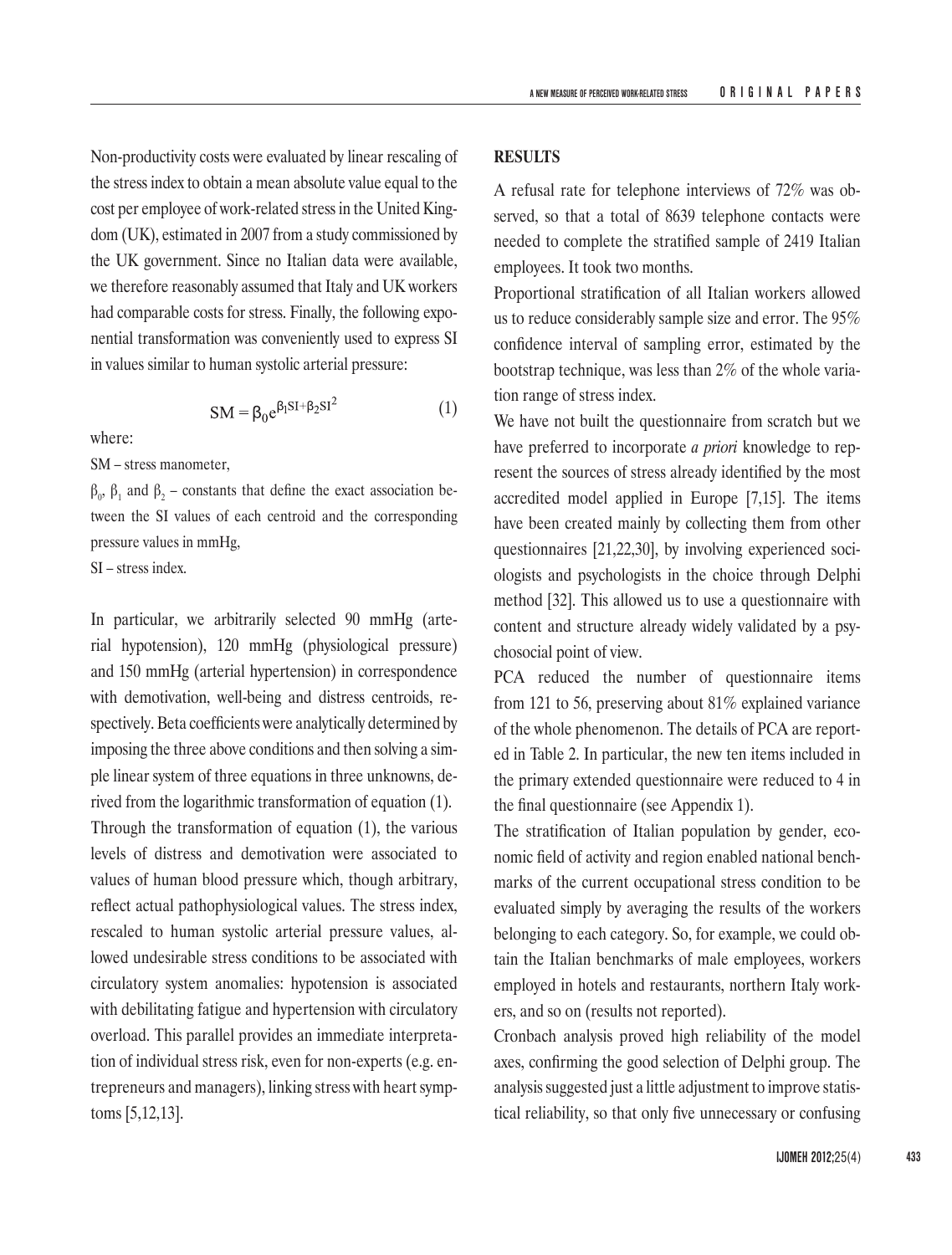items were discarded (see Appendix). Specifically, we obtained:  $\alpha_{\rm o} = 0.873$  (17 items);  $\alpha_{\rm R} = 0.848$  (18 items);  $\alpha_{\rm s} = 0.765$  (16 items).

Hierarchical cluster analysis in axis space stopped at 30 clusters, of which four, three and four were recognized to represent demotivation (5% of training data), well-being (17%) and distress (10%), respectively. Figure 1 shows the stress parabola, in which demotivation was discriminated better from well-being than was distress. The scatterplot of testing data, closely clustered around the corresponding training-data centroids, proved good model performance. The model, based on training sample data, supplied values of the stress index (SI) equal to –4.85, 0 and 2.25, in correspondence with demotivation, well-being and distress centroids, respectively. Beta coefficients in equation (1) can be therefore calculated by substituting these SI values together with their respective SM values, that is 90, 120 and 150 mmHg. The solution of the associated linearized system gave:  $\beta_0 = 120$ ,  $\beta_1 = 0.08654$  and  $\beta_2 = 0.00561$ .

Under the hypothesis of equal distribution for responders and non-responders, the lack of any statistically significant differences between training and testing data for the stress index (Mann-Whitney test,  $p = 0.897$ ) indicated good model generalization capacity. Median and interquartile values (in brackets) were 0.133 (–1.363–0.853) and 0.035 (–1.097–0.875), respectively.

Figure 2 illustrates the representation of work-related stress in terms of human systolic arterial blood pressure through an example related to an actual manufacturing wood company of 80 employees, located near Florence. It shows that the stress manometer (SM) has a low value if compared to the other companies that belong to the same economic field of activity and compared also to the national benchmark (Italy). Both manufacturing wood companies and the whole national sample show optimal SM benchmarks. People working in that exemplified company are on average less engaged/involved/ committed and more demotivated than both workers of

all the other manufacturing wood companies and all Italian employees.

Table 3 shows estimated risk and percentage axis scores for the three centroids of stress states and their national averaged values. "Growth and sensibility" and "Work/ life balance" obtained the highest mean national scores (40% and 41%, respectively), while "Structure and climate" and "Fulfillment" had the lowest national values (28% and 29%, respectively), although a wide variability was always found (SD around 20%). All risk scores took consistently low values in the well-being state and high values in the demotivation state. The distress state had slightly higher values than well-being but only in four dimensions (nos. 3–6), confirming the less clear-cut separation between these two states. Therefore, it was necessary



Stress manometer (SM) is the nonlinear one-dimensional representation of work-related stress in terms of human systolic arterial pressure. Green and red colors indicate conditions of well-being and stress, respectively.

**Fig. 2.** Stress index on a manometer: example of a manufacturing wood company (near Florence, 80 employees) compared with the benchmarks of the same economic field of activity and of the whole Italian sample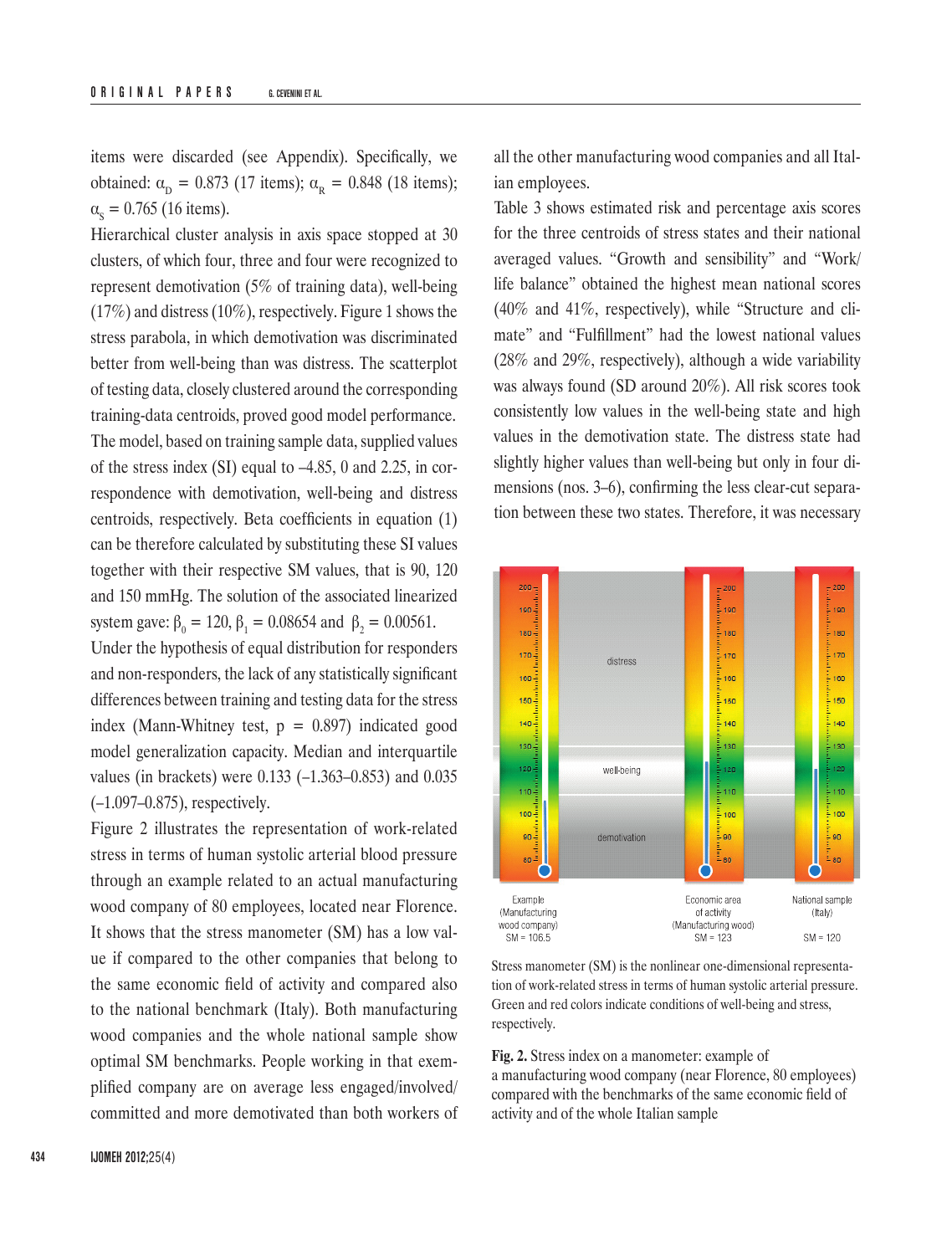| Stress states             | Risk scores<br>mean(SD)<br>$(\%)$ |                |        |        |        |        | Axis scores<br>mean(SD)<br>$(\%)$ |              |        | <b>Stress</b><br>manometer* |
|---------------------------|-----------------------------------|----------------|--------|--------|--------|--------|-----------------------------------|--------------|--------|-----------------------------|
|                           |                                   | $\overline{2}$ | 3      | 4      | 5      | 6      | $\mathbf D$                       | $\mathbb{R}$ | S      |                             |
| <b>Distress</b>           | 20(14)                            | 15(11)         | 33(16) | 29(14) | 44(19) | 25(12) | 83 (8)                            | 61(16)       | 65(11) | (150)<br>130 mmHg           |
| Well-being                | 20(12)                            | 16(12)         | 23(9)  | 15(10) | 32(20) | 21(12) | 79 (8)                            | 77(7)        | 81(7)  | 120<br>110 mmHg             |
| Demotivation              | 69(21)                            | 66(17)         | 83 (9) | 79(14) | 59(26) | 48(23) | 25(11)                            | 19(10)       | 17(9)  | (90)                        |
| Averaged<br>value (Italy) | 32(23)                            | 28(20)         | 40(22) | 32(21) | 41(23) | 29(17) | 59(21)                            | 67(21)       | 64(20) |                             |

**Table 3.** Mean (cluster centroid) and standard deviation (SD) of percentage model scores for the three stress states in the whole Italian employee sample

1 – role; 2 – structure and climate; 3 – growth and sensibility; 4 – interpersonal relationships; 5 – work/life balance; 6 – fulfillment.

D – demands; R – responsiveness/control; S –support.

\* Stress manometer is the nonlinear one-dimensional representation of work-related stress in terms of human systolic arterial pressure.

to consider also the axes values for a correct interpretation of increasing risk of stress. Distress was associated with greater demands (83%) and significantly lower responsiveness (61%) and support (65%) than well-being, while demotivation was clearly characterized by very low scores for all axes.

A careful interpretative analysis of Table 3 shows that distress occurs when workers are unable to respond adequately to increased perceived demands  $(D > R)$ , principally due to deteriorating opportunities for professional growth (dimension no. 3), interpersonal relationships on the job (dimension no. 4) and work/life imbalance (dimension no. 5,  $D > S$ ). On the other hand, a demotivated employee perceives few demands (lack of stimuli) and is not encouraged to produce due to lack of support (low S), inexperience, ineptitude or demands that go beyond his/her professional duties (low R); she/he tends to interpret anything related to work negatively (all high risk scores).

A suggestive representation of the stress index in the three-dimensional space Demand-Responsiveness/ Control-Support is shown in Figure 3. The surface was obtained by fitting a feed-forward neural network to our sample data and describes stress index by colors that are consistent with Figure 2. Figure 3 allows the observation of actual causal links of stress existing in the population of Italian workers, and the immediate identification of stress perceived by an employee (or a company, as the average of its employees) with its respective causalities, through its placement on the diagram. Demotivation occurs when all the three axes are at low values, while distress arises when support is low and at the same time demand is so high that the worker does not succeed to respond adequately. Asterisk indicates the position of the company example reported in Figure 2. We can note its location in an area just below the optimal area (darker green).

Figures 2 and 3 and Table 3 supply a comprehensible identification of the stress condition of each worker or each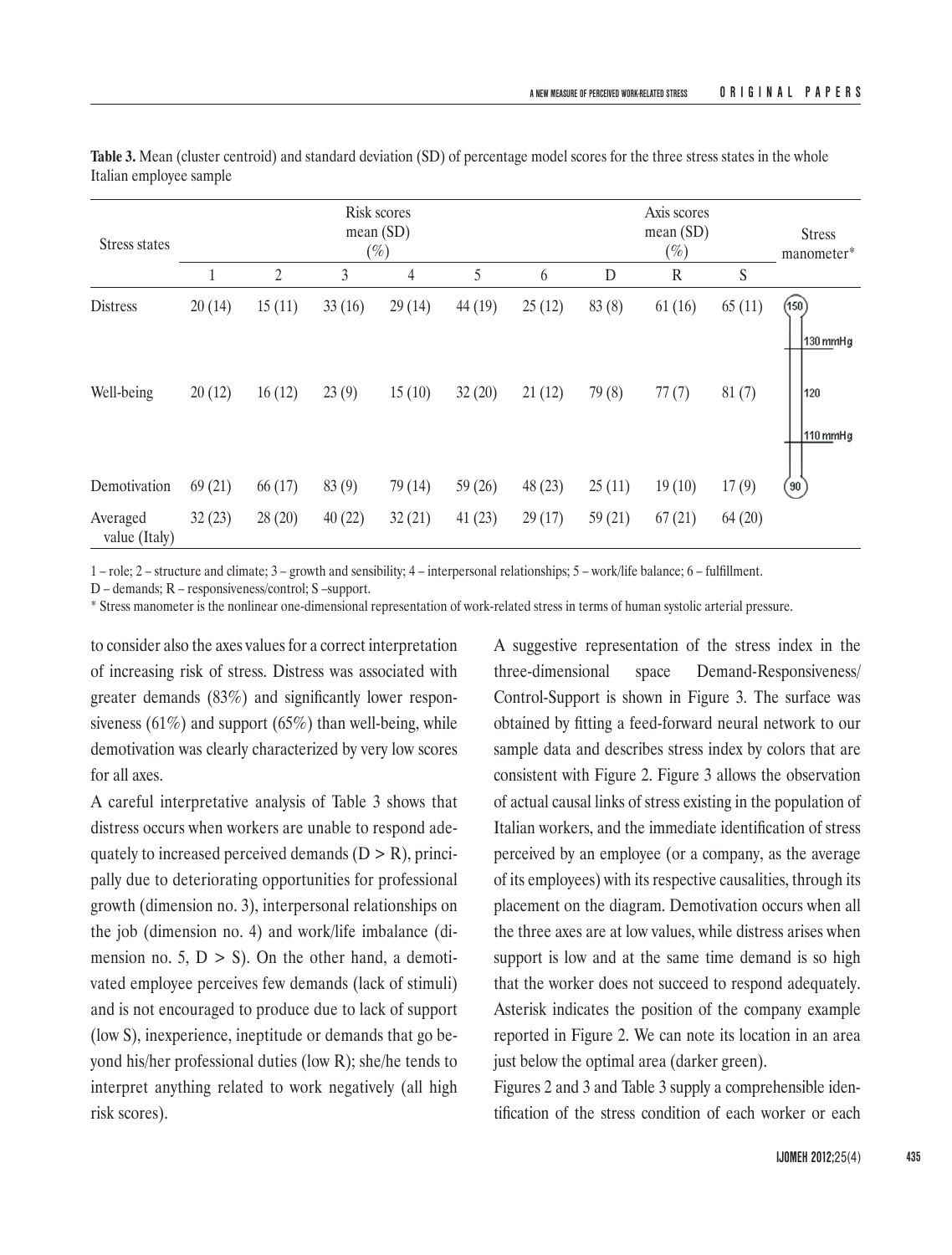#### **ORIGINAL PAPERS G. CEVENINI ET AL.**



Abbreviations as in Figure 2.

**Fig. 3.** Three-dimensional representation of work-related stress according to the Demand-Responsiveness/Control-Support model

company, by workers' averaging. It can be easily recognized and interpreted by the following hierarchical investigation:

- First we calculate SM index in order to classify stress in one of the three states (demotivation, well-being or distress) and to evaluate its strength on the basis of color types and ranges given in Figures 2 and 3. The green range in the manometer of Figure 2, approximately between 105 and 135 mmHg, indicates wellbeing, while demotivation and distress are clearly recognizable below 100 mmHg and over 140 mmHg, respectively: high levels of both demotivation and distress are represented by red colors, reached by passing through yellow and orange colors.
- Secondly, we examine axes' values to interpret the causal relationships, with assistance from Figure 3 and Table 3.
- Then, we consider dimension scores as descriptors to evaluate the different types of stress risk and to understand better the reasons for the SM-identified stress condition.
- Finally, single items of the questionnaire related to higher risk factors could be explored for in-depth analysis, in order to develop the best possible strategies for correction of individual stress. To this aim, when the evaluation of occupational stress is directed to employees of a company as a whole, and not to a single worker, the procedure can be continued with the application of multivariate regression techniques [35] to identify the risk factors and/or the items most responsible for the stress condition of workers, thus suggesting the directions of the company improvement, as the balance between required performance indicators and welfare of workers.

The above described procedure for the detection and interpretation of perceived work-related stress can be better understood through the detailed description of two actual examples. The first example is related to a strongly-demotivated public employee woman, taken from our national sample and arbitrarily named "Maria"; the second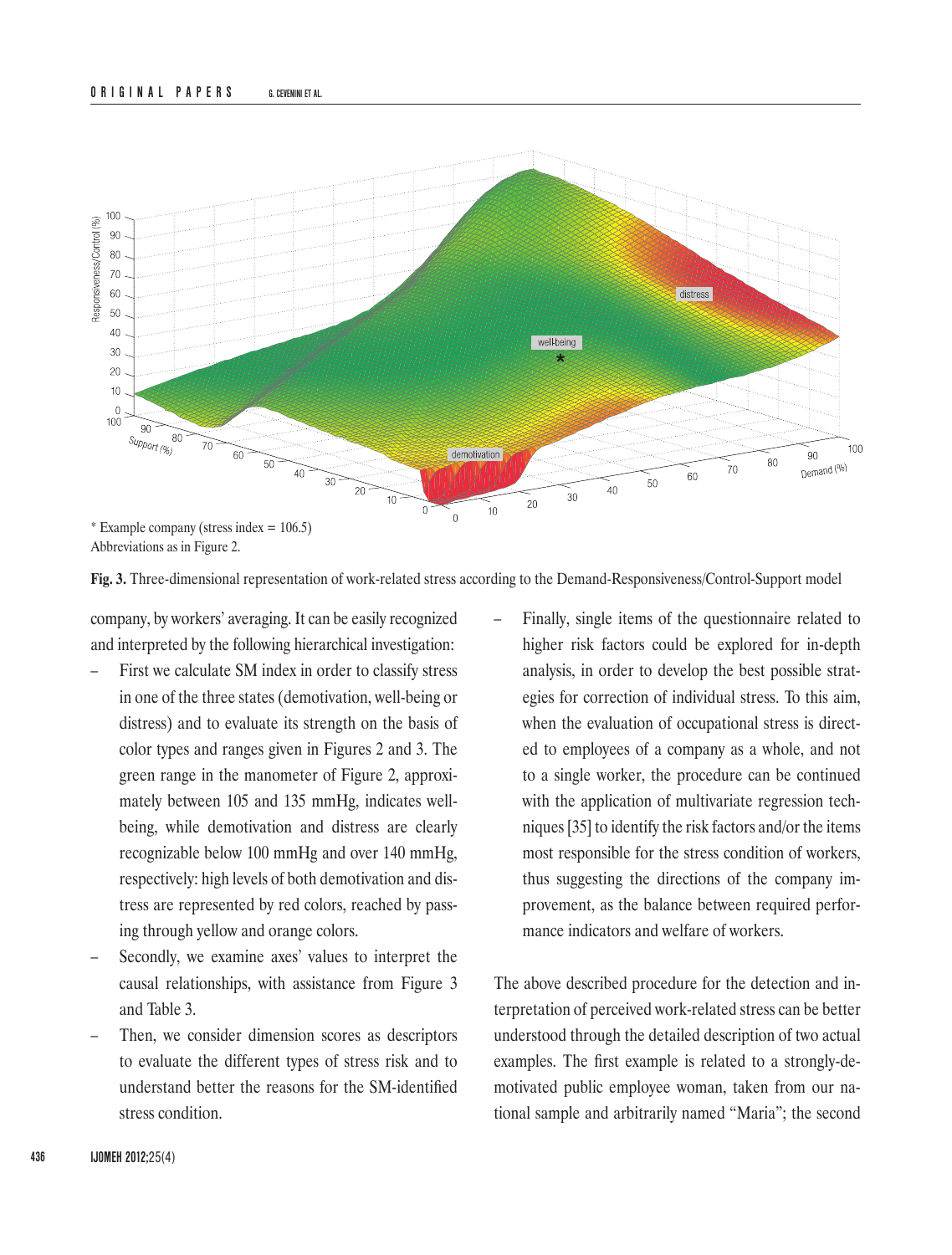example refers to the manufacturing wood company mentioned above (Figure 2).

By applying our model to the questionnaire data of Maria, we obtain  $SM = 60$  mmHg which immediately indicates a clear state of deep demotivation (see also Figure 2). Maria experiences a poor job demand ( $D = 17\%$ ) and a very low support  $(S = 6\%)$  but she feels able to master harder situation ( $R = 25\%$ ). All the associated risk scores are very high (more than 50%) reaching the 100% for the first stress risk dimension (Role) which indicates a total role confusion. In particular, Maria attributed the maximum Likert-scale level of 10 to the questionnaire item "I can easily complete my daily assignments". This confirms a worker responsiveness greater than that requested and makes explicit her lack of motivation.

For what concerns the second example of the manufacturing company of Florence, we omit the description of axes and dimensions of stress in order to focus on the last point of the procedure, about the identification of triggering factors of stress that, also in this case, occurs on average as demotivation. The multivariate regression analysis has shown that items nos. 2 ("I have a clear view of the role assigned to me"), 4 ("Company involves me on scheduled operational changes"), 37 ("Superiors evaluate the work of the staff in a clear way, explaining the ratings given") and 38 ("In our working group we feel members of a team") are the most related to employees' lack of motivation (about the 80% of explained variance). The first two items belong to the axis D and to the first dimension of stress risk (Role), while the last two items are included in the axis S and the dimension no. 4 (Interpersonal relationships). Score values for all these four items were low. Therefore, possible actions to reduce stress may be: to improve internal communication, to enhance the sense of belonging to the working group and to stimulate workers with some innovations in the workplace.

The described examples show how our model allows an efficacious analysis of questionnaire data to supply an easy



Zero represents optimal employee contribution to company production.



and exhaustive psychosocial interpretation of the occupational stress which can be completed with interventions to improve working conditions and the estimation of the economic consequences of stress.

Figure 4 shows the histogram of estimated economic loss due to reduced employee productivity caused by occupational stress, as a percentage of company income from employment. The distribution extends more towards demotivation (left) than distress (right), reaching inefficiencies of 34% (Maria). The mean cost is 3.7% which corresponds to 1.6% of the Italian gross domestic product (GDP).

In the company example, unproductive costs for demotivation are 5.6% of total company expenses for salaries, which means 50% higher than the national average.

### **DISCUSSION**

In 1930, the concept of stress was introduced for the first time in physiology by Hans Selye, who defined it as a nonspecific physiological response of the body to any pressure or demand [1]. Since then, abundant literature in the psychosocial sciences and medicine has appraised the concept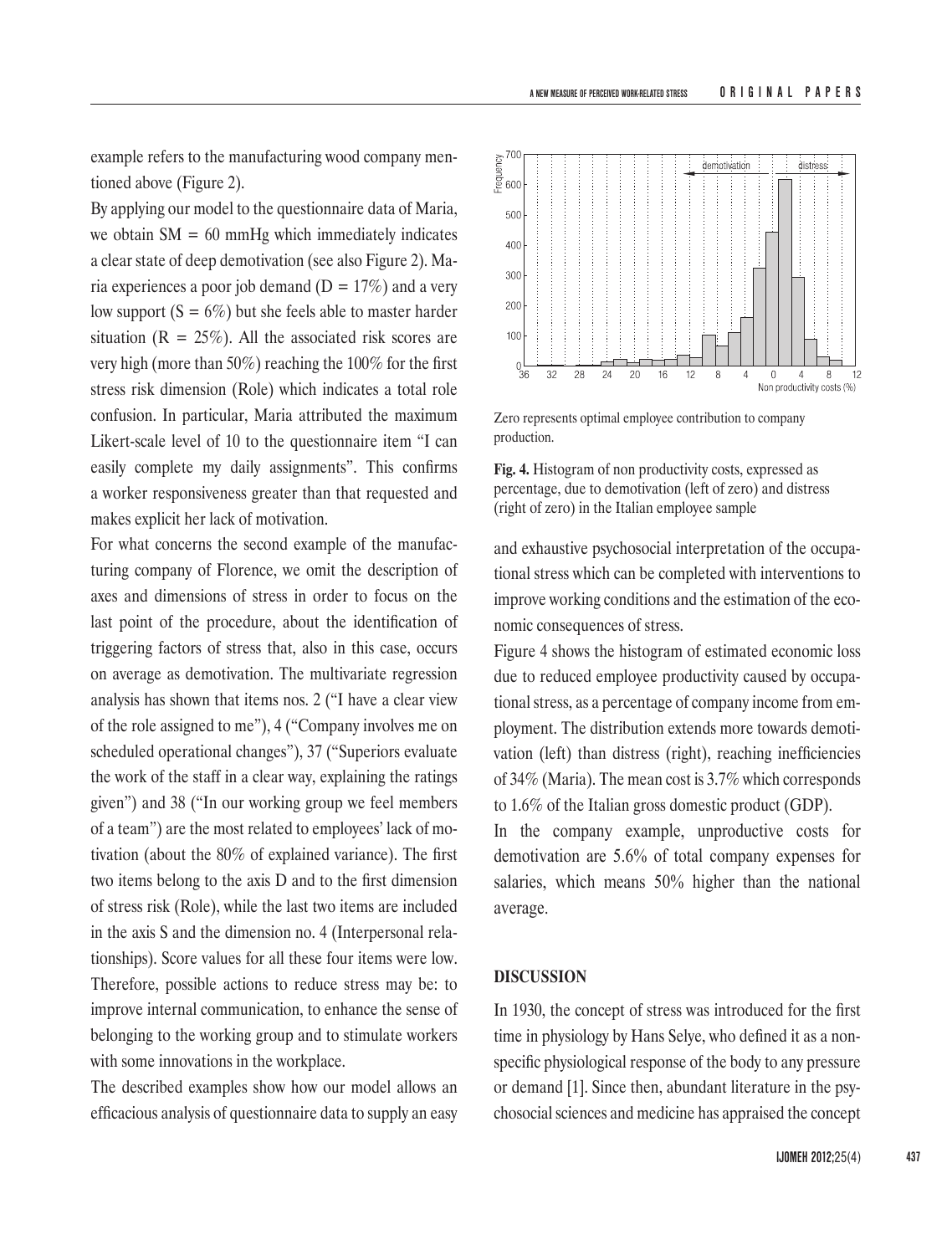and applied it to occupational situations [7], developing various interpretative models [3–6].

It is now generally accepted that prolonged stress leads to illness and reduces working efficiency. For example, highly stressed employees have been shown to be at significantly higher risk of cardiovascular disease [12,13,37].

Nowadays, international community are dedicating much attention to workplace stress, which is growing because of new practices such as outsourcing, role and function flexibility, temporary contracts, less job security and higher workloads [15–18].

Taking into account both the established classical aspects of work-related stress, and some new aspects related to recent changes that occurred in the world of work, we have proposed an approach quite different from existing ones, for the reliable measure of the stress that the workers perceive today. To this aim, we have designed a model based on the theoretical foundations of occupational stress [1–4] and incorporating reliable recent notions on the subject [6–8,10]. In particular, we largely referred to the demand-control model of Karasek [3], which was successively updated with the introduction of job support scale by Johnson and Hall [5], and then further revised. The Demand-Control-Support (DCS) model is one of the most popular models employed to describe the psychological and socioeconomic aspects of occupational stress perceived by workers which has been discussed and tested for many years. Accordingly, in this study we interpret the causal links of stress through employee perception of imbalance between demands (stress to produce, workload, etc.) and resources to respond appropriately to job demands (mastery, autonomy, collaboration, human and technological support, etc.). Several improvements or adaptations have been made to DCS model to overcome some problems related to evident discrepancies between theoretical assumptions and empirical results [25].

In particular, in agreement with important innovative advances in the field [5–7,11,15–18,21], we have considered a greater number of measures to be associated with the demand scale and enriched the job support scale, which has been proven to contribute significantly to model performance [6], with aspects inherent to private life and social integration.

The effort to build a new questionnaire representative of the studied aspects of occupational stress (instead of using one of already available questionnaires) [6,11,21–24] was primarily motivated by the aim to optimize the statistical analysis. In particular, since the study was directed to the whole population of Italian employees, we wanted to avoid a questionnaire already built for other population that might be less reliable on representing Italian reality. It is well-known that, in order to extend the sample results to the reference population, an effective customization of the instrument for data collection is very important. The effective exportability of any model to scenarios and times different from those in which the model was designed is a critical and controversial point and often leads to a substantial reduction in the result accuracy [26,38]. For this reason, in the definition of the items of our questionnaire, we are mainly referring to recent major Italian studies [30,31]. Therefore, when socio-economic phenomena as complex as work-related stress are studied over large populations, we believe it is necessary to optimize all the statistical tools applied. In this regard, though item response theory (IRT) is often preferred for the reduction of the number of items [39], we opted for the classical principal component analysis because our intention was to reduce the time of questionnaire administration as much as possible, while preserving the most of global information [35]. On the contrary, IRT is more focused on item information [39]. Moreover, IRT generally requires large sample sizes and needs stronger assumptions than classical test theory, and this is in contrast with our data [40,41]. Anyway, we want to strongly emphasize that it was not our intention to propose a new questionnaire and validate it. Indeed, our approach can be applied, with only a few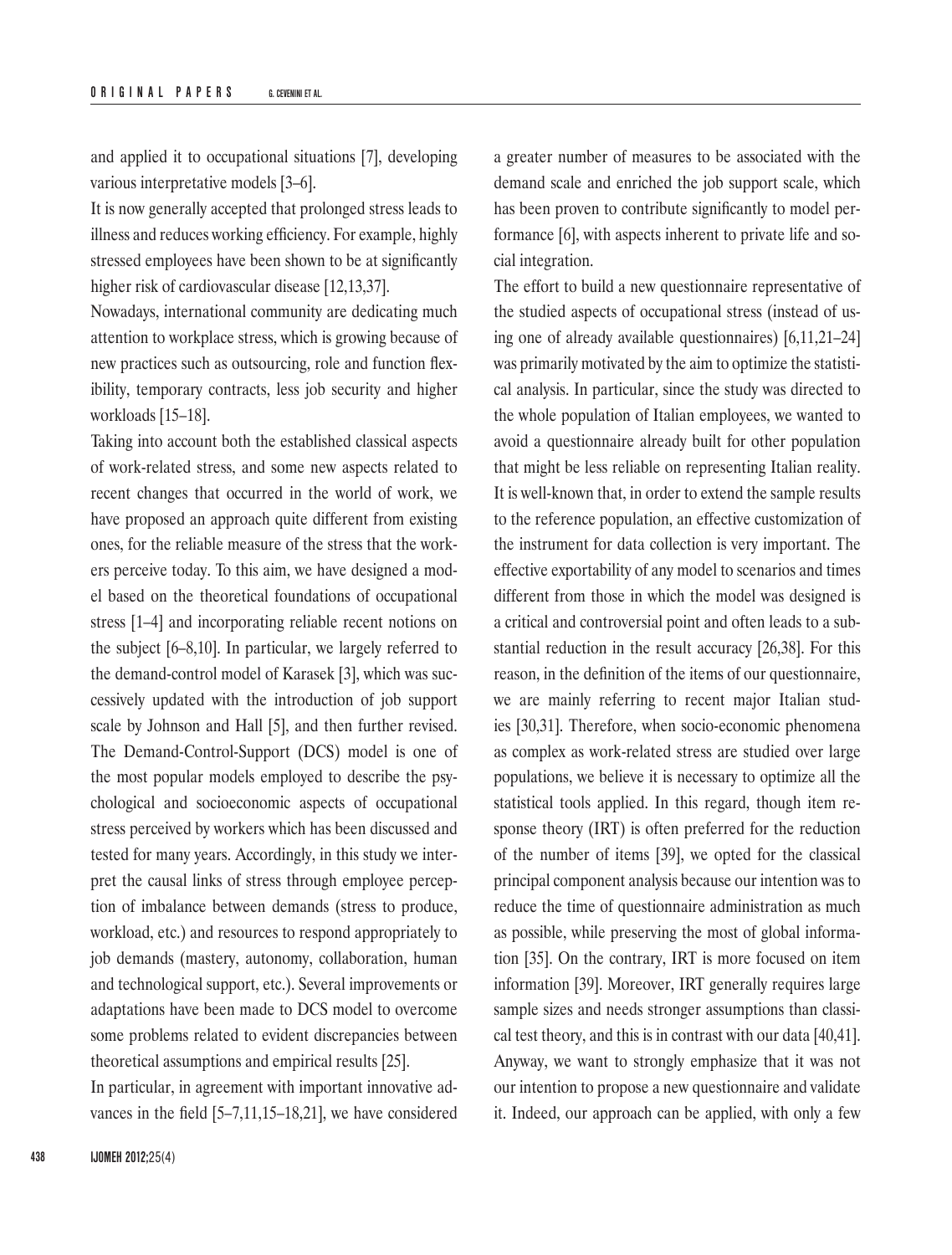simple adjustments, to any other questionnaire, existing or to be created, or even suitable for different socioeconomic studies.

Our aim was to provide a quantitative measurement of occupational stress as accurate and reliable as possible for the specific population of Italian employees at the current time. Generally, model approaches for the evaluation of perceived work-related stress from questionnaires did not pay much attention to the methods for creating the scales of measurement, often merely adding up item scores. The lack of an optimization criterion for the scoring can lead to a serious deterioration in the performance of the model, even to the extent of causing that it is no longer valid.

The most of methods for the analysis of questionnaire data derive scores from item explained variance. In multivariate statistics, it is known that the maximization of the explained variance of a phenomenon does not coincide with maximizing the discrimination of some interesting patterns of the phenomenon itself [35]. Therefore, scores based on the variance maximization may easily fail to detect basic characteristics that identify important actual aspects of the studied phenomena. Instead, our method finds scores that have just the highest discriminant power to distinguish differences between interesting patterns (detected by the cluster analysis) that describe opposing aspects truly representative of the empirical data, such as low and high stress risk conditions. The recognition of two clusters with opposite stress risks for each of the six stress risk dimensions (Table 2), and subsequent linear discriminant analysis, identified the discriminant function as the best one-dimensional representation for maximizing separation between contrasting features and capturing real distinctions of stress risk perceived by workers. Compared to the usual practice of making simple sums of item scores (sometimes weighted empirically), the proposed clustering approach has the important advantage of not being influenced by different levels of correlation between items. This significantly improves the reliability of results.

The six dimensions of stress risk were introduced for purely descriptive purposes. In agreement with recent and accredited studies of the European community, they represent descriptors, at a higher level than single items, to characterize the sources (or dimensions) of occupational stress [15–18]. For each dimension, a one-dimensional scale was created to discriminate low from high risk of stress, as exactly as possible. The use of these six risk scores allowed a more accurate interpretation of stress condition by completing the causal analysis of model axes Demand, Responsiveness/Control and Support.

The stress index identified by the DRS axes was able to give a reliable characterization of the whole phenomenon of work-related stress with a single non linear dimension able to discriminate as exactly as possible between occupational demotivation, well-being and distress. We, therefore, modeled work-related stress in terms of two adverse conditions separated from well-being (favourable stress stimulating productive work, or eustress), as described in specialist literature where this non linear behavior is cited as "inverted U pattern" [42,43]. Consequently, we have represented employee motivation, well-being and distress by a parabola having its vertex in the well-being condition, matching the stress index in zero. The motivation and distress were associated with negative and positive values of stress index, respectively (see Figure 1).

We decided arbitrarily to select a representation of stress values in term of human systolic arterial pressures because it allows the level of stress to be expressed through a direct association with its pathophysiological consequences, as it is known from the literature that high levels of stress affect the cardiovascular system, causing arterial pressure changes[5,12,13]. Nowadays, people have become familiar with blood pressure values expressed in terms of mmHg. Therefore, we found it simple and intuitive to associate high stress conditions (or distress) with hypertension, low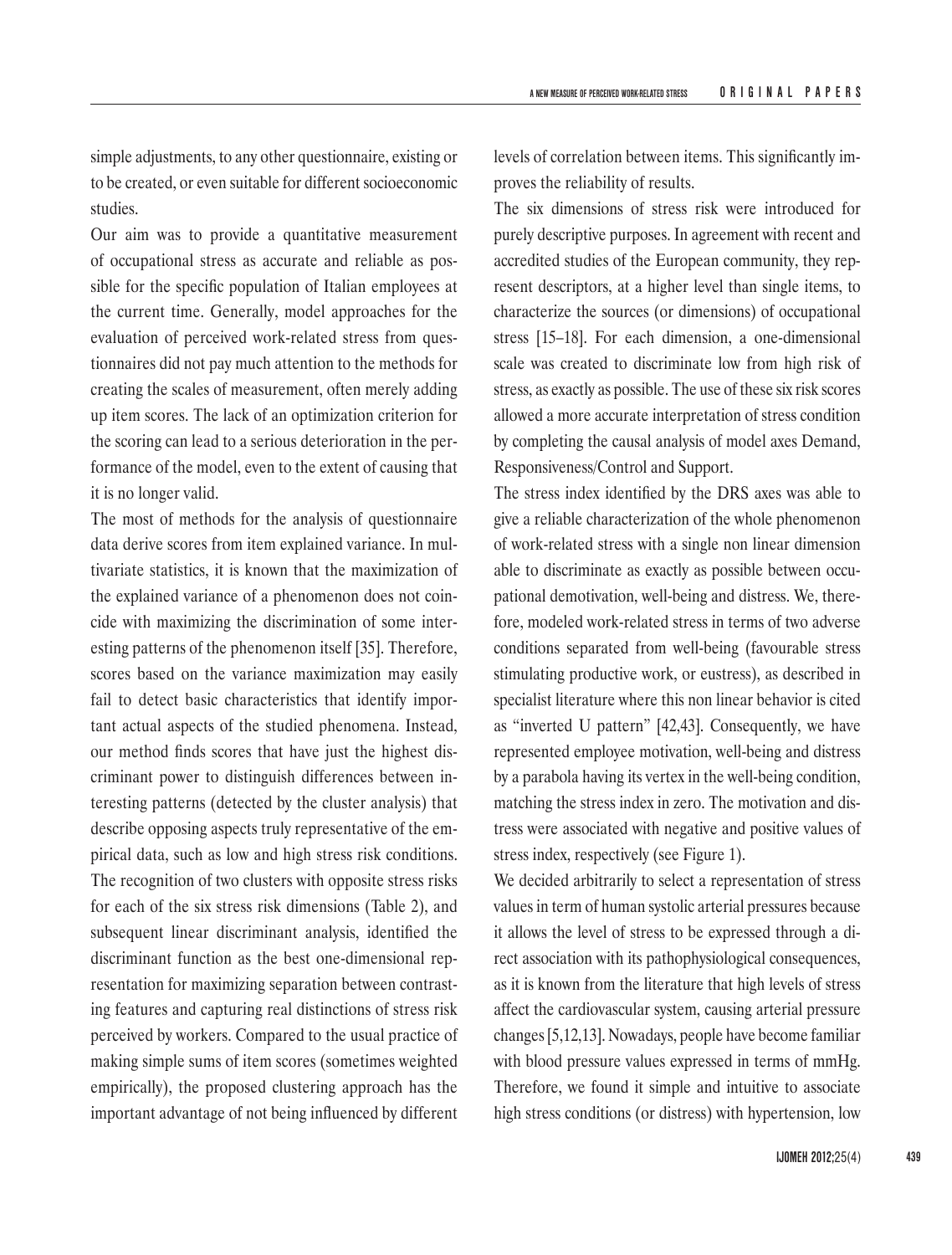motivation with hypotension and well-being with normal arterial pressure values. Moreover, this analogy is particularly useful to appropriately describe the bipolar nature of the stress that is located at the two ends of a non-linear scale where well-being is in the middle.

Another important problem that arises when we attempt to give a measure of a subjective quantity is the need to identify points of reference to which the measurement is compared. Actually it is not so important to know the absolute value of stress, but, for example, whether it is higher or lower than the average of all employees, or than the employees of the same working activity. Our statistical approach, based on a sampling strategy that collects empirical data, representative of homogeneous stratified groups of the whole population of Italian employees, allowed us to define precise and reliable benchmarks referring to gender, geographical area and economic field of activity.

Impairment of physical and mental faculties of employees inevitably impairs the performance of the organization, increasing absenteeism and staff turnover and decreasing productivity. The current economic crisis is also demonstrating an increase in presenteeism, when employees go to work despite illness and unfitness to carry out their duties. Presenteeism is common with mentally ill employees who respond to problems with fear, anxiety and excessive insecurity [19]. A recent study in the United Kingdom showed that the cost of lost productivity due to work-related stress was £ 25 900 000 thousand in 2007, about 1.9% of gross domestic product (GDP) [20,44]. Since no such studies exist about the Italian population, we reasonably assumed that demotivation and distress in Italian employees had similar costs per capita, leading to a total of  $\epsilon$  24 200 000 thousand, i.e. 1.6% of the Italian GDP that in 2010 was equal to  $\epsilon$  1 548 816 180 thousand [45]. Since only about 42% of GDP is generated by employees, stress costs on average 3.7% of national income from employment (Figure 4).

A reliable measure of work-related stress is nowadays essential and can be an effective tool available to psychologists, sociologists, occupational physicians, employers, so they can better target their investigations and optimize their intervention strategies. To this aim, posterior statistical investigations, such as descriptive reports, meta-analysis and stepwise regression analysis, can help to identify significant items and stress risk dimensions most relevant to distress and demotivation [27,33].

### **Limitations**

The sample survey was conducted via telephone interview. This method may be different from that used in some companies and institutions, in which the survey may occur by direct administration. Of course, the validity of our model strictly depends on the hypothesis of equal distribution for our questionnaire data and other data derived from different collection methods or missing data, such as those related to non-responders. Although the interviews were conducted by professional experts able to avoid as much as possible exerting a psychological influence on the responses of the interviewee, a precise assessment of the possible bias introduced, and its eventual correction, could be made only through sample designs that statistically compare the results obtained with different detection techniques.

The optimization of statistical procedures based on national benchmarks involves necessarily a periodic revision of data samples. Therefore, subsequent sample surveys need to follow the dynamic changes of the phenomenon and allow benchmarks to be updated.

Compared to traditional methods where summative scores are often simply calculated without a computer, a more complex computational effort is necessary to assess our model quantities, i.e. the stress index and manometer readout, dimension scores and axes. However, the described methods are easily implementable on the most common mathematical and statistical software in commerce, spreadsheets included.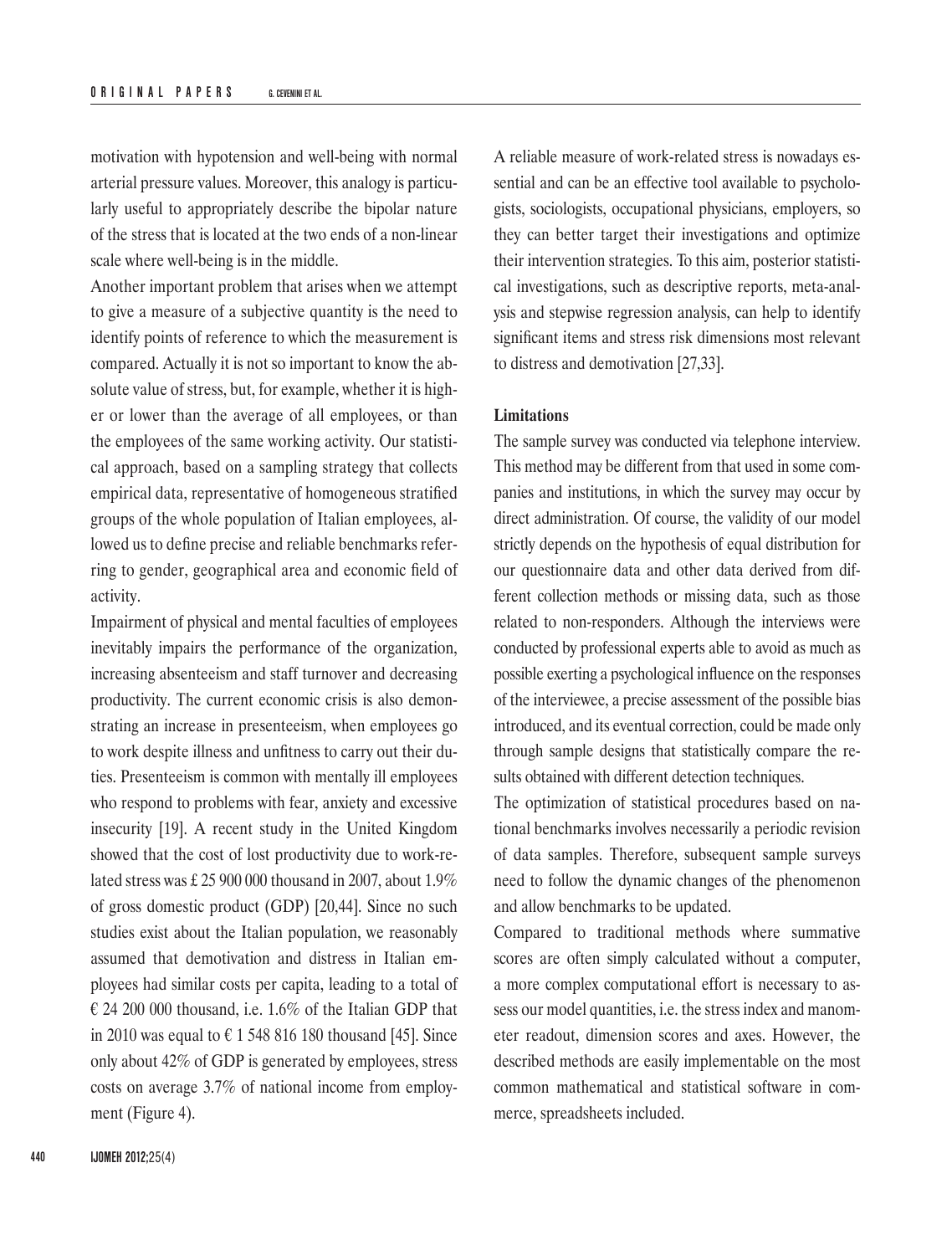# **CONCLUSIONS**

Our method is able to supply a reliable and articulate quantitative characterization of perceived occupational stress which can be easily interpreted and compared with national benchmarks. Thus, it allows the planning of targeted corrective and preventive actions to normalize stress at work and increase human performance.

Fighting demotivation by promoting job satisfaction is a valuable policy for promoting sustainable economic growth. Loss of company productivity due to employee distress, demotivation and inefficiency can be estimated and quantified by our proposed model. The whole procedure of work-related stress measurement and identification is applicable to any type of firm, public or private, and any field of activity. In the current international structural economic crisis, where motivation and development of human resources plays a key role, the reliability of this kind of measures can be crucial.

#### **ACKNOWLEDGEMENTS**

The authors would like to thank Costanza Consigli, Cristina Faini and Giovanni Iozzi for their expert technical support. The work was in part supported by research funds (PAR) of the University of Siena.

The authors Roberto Gambassi and Ilaria Fratini sometimes use the method described in the manuscript for academic and professional consultancy.

#### **REFERENCES**

- 1.  Selye H. *The stress of life*. New York: Mc Graw-Hill; 1976.
- 2.  Cooper CL, Marshall J. *Occupational sources of stress: a review of the literature relating to coronary heart disease and mental ill health.* J Occup Psychol 1976;49(1):11–28.
- 3.  Karasek RA. *Job demands, job decision latitude, and mental strain. Implication for job redesign.* Adm Sci Q 1979;24(2): 285–308.
- 4.  French JRP, Caplan RD, Van Harrison R. *The mechanisms of job stress and strain*. New York: Wiley; 1982.
- 5.  Johnson JV, Hall EM. *Job strain, work place, social support, and cardiovascular disease: a cross-sectional study of a random sample of the Swedish working population*. Am J Public Health 1988;78:1336–42.
- 6.  Karasek RA, Theorell T. *Healthy Work: Stress, Productivity, and the Reconstruction of Working Life.* (Appendix I). New York: Basic Books; 1990.
- 7.  Cooper CL. *Handbook of stress, medicine and health*. New York: CRC Press; 1996.
- 8.  Cox T, Griffiths A, Barlowe C, Randall R, Rial-Gonzalez E. *Organizational interventions for work stress: Arisk management approach*. Sudbury, United Kingdom: HSE Books; 2000.
- 9.  Maslach C, Leiter MP. *Burnout and engagement in the workplace: A contextual analysis*. In: Urdan TC, editor. *Advances in Motivation and Achievement*. United Kingdom: Stratford Books; 1999. p. 275–302.
- 10.  Dewe P, Leiter MP, Cox T. *Stress, coping, & health in organizations*. London: Taylor & Francis; 2000.
- 11.  Smith A. *The scale of perceived occupational stress*. Occup Med (Lond) 2000;50(5):294–8.
- 12.  Byrne DG, Espnes GA. *Occupational stress and cardiovascular disease*. Stress Health 2008;24:231–8.
- 13.  Eller NH, Netterstrøm B, Gyntelberg F, Kristensen TS, Nielsen F, Steptoe A, et al. *Work-related psychosocial factors and the development of ischemic heart disease: A systematic review.* Cardiol Rev 2009;17(2):83–97.
- 14.  Potocka A. *What do we know about psychosocial risk factors at work? Part I. Theoretical considerations*. Med Pr 2010;61(3):341–52 [in Polish].
- 15.  Cox T, Griffiths A, Rial-González E. *Research on Work-Related Stress*. Report of the European Agency for Safety and Health at Work. Luxembourg: Office for Official Publications of The European Communities; 2000 [cited 2011 Dec 15]. Available from URL: http://osha.europa.eu/en/publications/reports/203.
- 16.  Parent-Thirion A, Fernández Macías E, Hurley J, Vermeylen G. *Fourth European Working Conditions Survey*.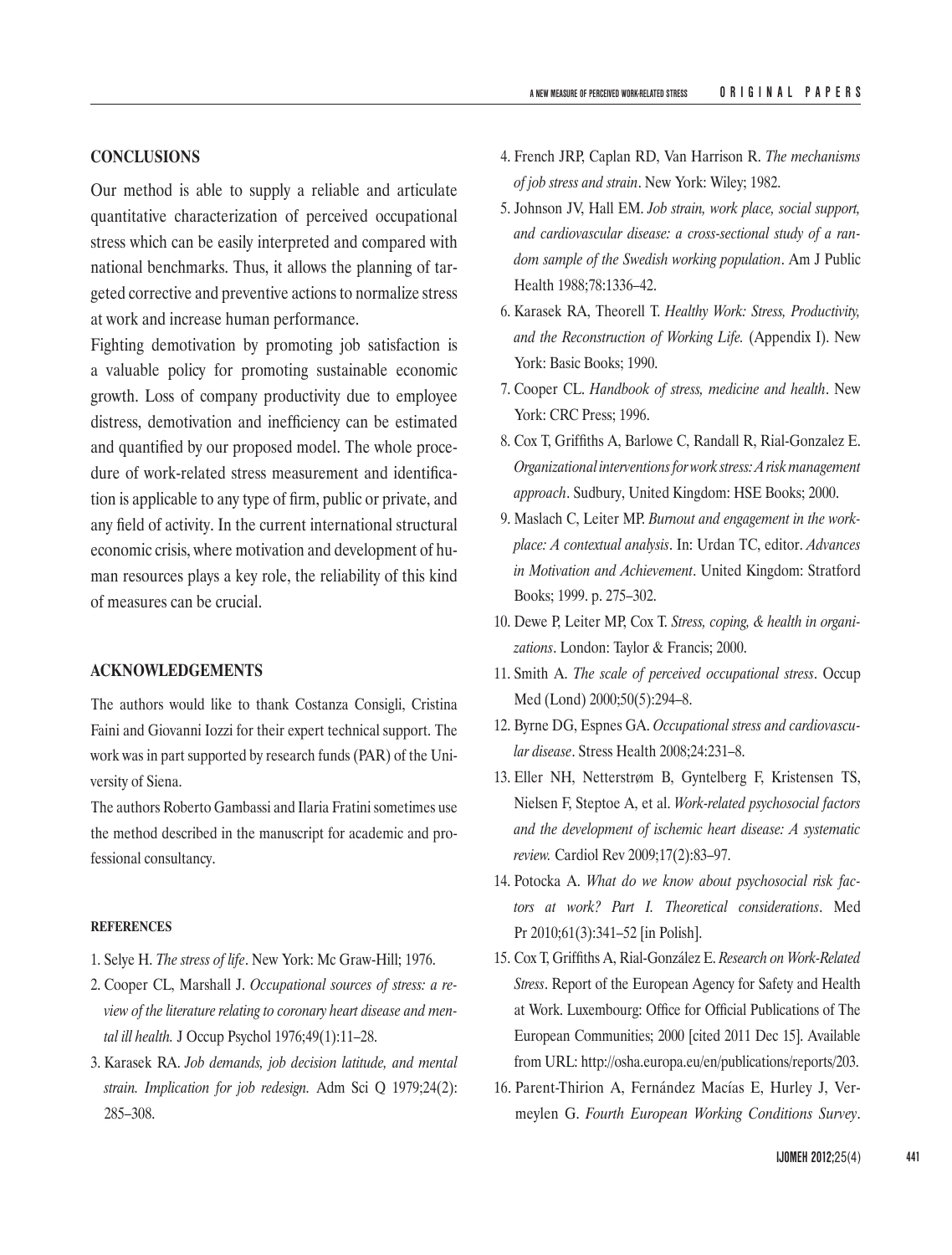Report of the European Foundation for the Improvement of Living and Working Conditions. Luxembourg: Office for Official publications of the European Communities; 2006 [cited 2011 Dec 15]. Available from URL: http:// www.eurofound.europa.eu/ewco/surveys/EWCS2005/index.htm.

- 17.  Brun E, Milczarek M. *Expert forecast on emerging psychosocial risks related to occupational health and safety*. European Agency for Safety and Health at Work. European Risk Observatory Report. Luxembourg: Office for Official Publications of the European Communities; 2007 [cited 2011 Dec 15]. Available from URL: http://osha.europa.eu/en/ publications/reports/7807118/view.
- 18.  Milczarek M, Schneider E, Gonzalez ER. *OSH in figures: stress at work – facts and figures*. European Agency for Safety and Health at Work. European Risk Observatory Report. Luxembourg: Office for Official publications of the European Communities; 2009 [cited 2011 Dec 15]. Available from URL: http://osha.europa.eu/en/publications/reports/ TE-81-08-478-EN-C\_OSH\_in\_figures\_stress\_at\_work.
- 19.  Sahler B, Dubois A, Journoud S, Pelletier J. *Work in Tune with Life: A guide to the business case for mental health*. Essen: BKK Bundesverband / ENWHP Secretariat; 2009 [cited 2011 Dec 15]. Available from URL: [http://www.enwhp.](http://www.enwhp.org/fileadmin/downloads/8th_Initiative/MentalHealth_Broschuere_businesscase.pdf) [org/fileadmin/downloads/8th\\_Initiative/MentalHealth\\_](http://www.enwhp.org/fileadmin/downloads/8th_Initiative/MentalHealth_Broschuere_businesscase.pdf) [Broschuere\\_businesscase.pdf](http://www.enwhp.org/fileadmin/downloads/8th_Initiative/MentalHealth_Broschuere_businesscase.pdf).
- 20.  Lelliott P, Tulloch S. *Mental health and work*. Report for the National Director for Work and Health. London: RCP; 2008 [cited 2011 Dec 15]. Available from URL: http:// www.workingforhealth.gov.uk/documents/mental-healthand-work.pdf.
- 21.  Cooper CL, Sloan SJ, Williams S. *Occupational Stress Indicator*. Windsor, England: NFER-Nelson; 1988.
- 22.  Williams S, Cooper CL. *Measuring Occupational Stress: Development of the Pressure Management Indicator.* J Occup Health Psychol 1998;3(4):306–21.
- 23.  Siegrist J, Starke D, Chandola T, [Godin I,](http://www.ncbi.nlm.nih.gov/pubmed?term=Godin I%5BAuthor%5D&cauthor=true&cauthor_uid=14759692) [Marmot M](http://www.ncbi.nlm.nih.gov/pubmed?term=Marmot M%5BAuthor%5D&cauthor=true&cauthor_uid=14759692), [Niedhammer I](http://www.ncbi.nlm.nih.gov/pubmed?term=Niedhammer I%5BAuthor%5D&cauthor=true&cauthor_uid=14759692), et al. *The measurement of Effort-Reward*

*Imbalance at work: European comparisons*. Soc Sci Med 2004;58(8):1483–99.

- 24.  Murphy RL, Harrell JJ. *Stress measurement and management in organizations: Development and current status*. In: Riley A, Zaccaro S, editors. *Occupational Stress and Organizational Effectiveness*. New York: Prager Press; 2004.
- 25.  Rijk A de, Le Blanc PM, Schaufeli WB, de Jonge J. *Active coping and need for control as moderator of the job demandcontrol model: Effect on burnout*. J Occup Organ Psychol 1998;71:1–18.
- 26.  Barbini E, Cevenini G, Scolletta S, Biagioli B, Giomarelli P, Barbini P. *A Comparative Analysis of Predictive Models of Morbidity in Intensive Care Unit after Cardiac Surgery – Part I: Model Planning*. BMC Med Informat Dec Making 2007;7(35) [cited 2007 Nov 22]. Available from URL: http://www.biomedcentral.com/1472-6947/7/35.
- 27.  Van der Klink JJ, Blonk RW, Schene AH, van Dijk FJ. *The benefits of interventions for work-related stress*. Am J Public Health 2001;91:270–6.
- 28.  DiCiccio TJ, Efron B. *Bootstrap confidence intervals*. Stat Sci 1996;11(3):189–228.
- 29.  Hacker W. *Objective work environment: analysis and evaluation of objective work characteristics*. In: Levi L, Petters JL, editors. *A Healthier Work Environment: Basic Concept and Methods of Measurement*. Stockholm: Hogberga, Lidingo; 1991.
- 30.  Avallone F, Bonaretti M. *Organizational well-being*. Rome: Rubbettino Editore, Soveria Mannelli; 2003 [in Italian].
- 31.  Pelizzoni B. *Administrations in search of organizational wellbeing*. Rome: Edizioni Scientifiche Italiane; 2005 [in Italian].
- 32.  Linstone HA, Turoff M. *The Delphi Method: Techniques and Applications*. Reading, Massachusets: Adison-Wesley; 1975.
- 33.  Afifi AA, Clark V. *Computer-aided multivariate analysis*. 3rd ed. London: Chapman and Hall; 1999.
- 34.  Velicer WF, Jackson DN. *Component analysis versus common factor analysis: Some issues in selecting an appropriate procedure*. Multivariate Behav Res 1990;25(1):1–28.
- 35.  Krzanowski WJ. *Principles of Multivariate Analysis: A User's Perspective*. Oxford: Clarendon Press; 1988.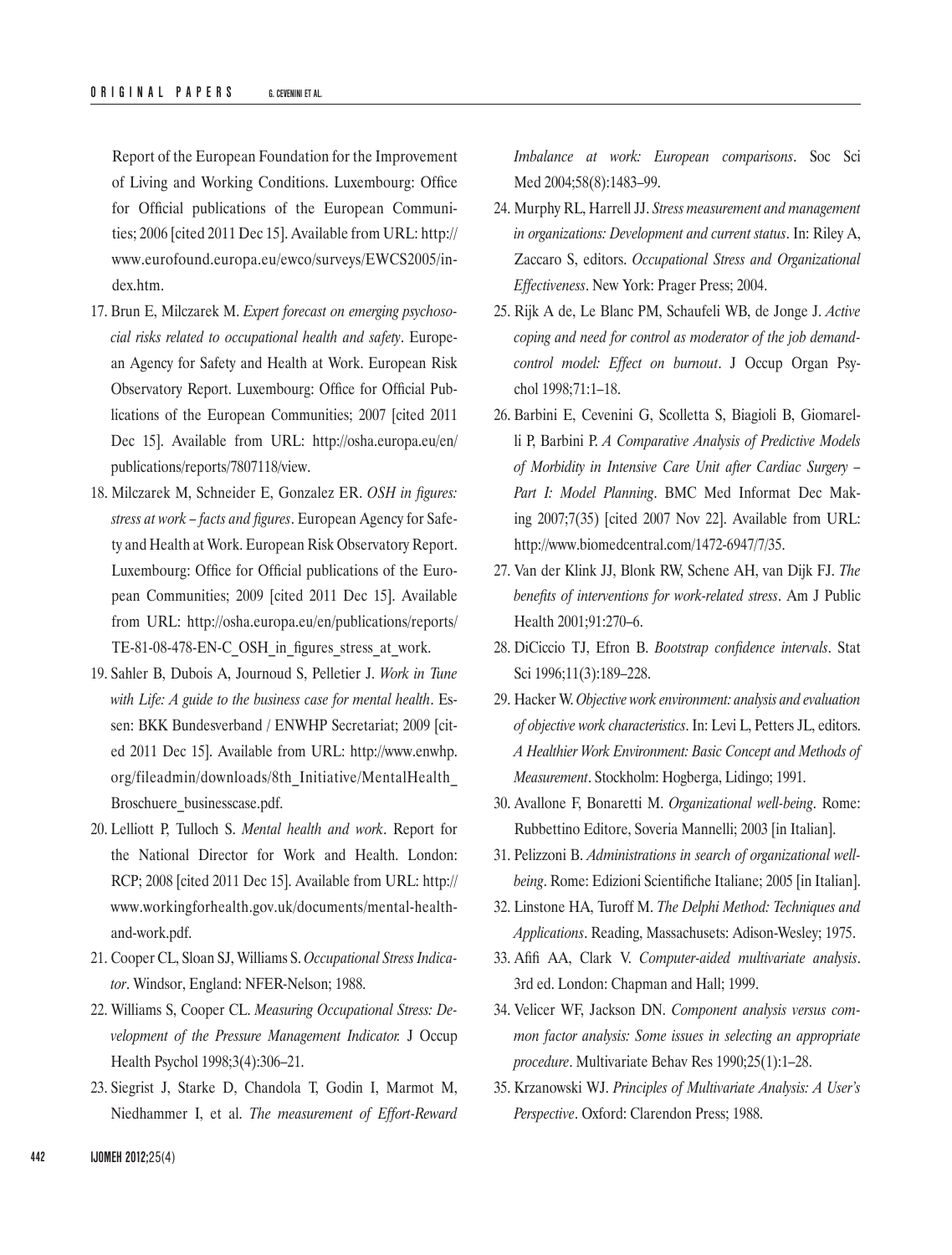- 36.  Cronbach LJ, Shavelson RJ. *My Current Thoughts on Coefficient Alpha and Successor Procedures*. Educ Psychol Meas 2004;64(3):391–418.
- 37.  Xu W, Zhao Y, Guo L, Guo Y, Gao W. *Job stress and coronary heart disease: A case-control study using a Chinese population.* J Occup Health 2009;1(2):107–13.
- 38.  Barbini P, Cevenini G. *Design of scoring models for trustworthy risk prediction in critical patients*. In: Śmigórski K, editor. *Health Management – Different Approaches and Solutions*. Rijeka, Croatia: InTech Web Org; 2011:337–60.
- 39.  Fan X. *Item Response Theory and Classical Test Theory: An empirical comparison of their item/person statistic*. Educ Psychol Meas 1998;58(3):357–81.
- 40.  Singh J. *Tackling measurement problems with Item Response Theory: Principles, characteristics, and assessment, with an illustrative example*. J Business Res 2004;57:184–208.
- 41.  Fischer GH. *Some neglected problems in IRT*. Psychometrika 1995;60(4):459–87.
- 42.  Srivastava AK, Krishna A. *A test of inverted "U"-hypothesis of stress/performance relationship in the industrial context*. Psychol Stud 1991;36:34–8.
- 43.  Koob GF. *Arousal, stress, and inverted U-shaped curves: Implications for cognitive function*. In: Lister RG, Weingartne HJ, editors. *Perspectives on cognitive neuroscience*. London: Oxford University Press; 1991. p. 300–13.
- 44.  European Commission. *Eurostat, GDP 2007* [cited 2011 Dec 15]. Available from URL: http://epp.eurostat.ec.europa. eu/portal/page/portal/statistics.
- 45.  Italian National Institute of Statistics (ISTAT). *National economic account 2010* [cited 2011 Dec 15]. Available from URL: http://en.istat.it/dati/dataset/20110808\_00.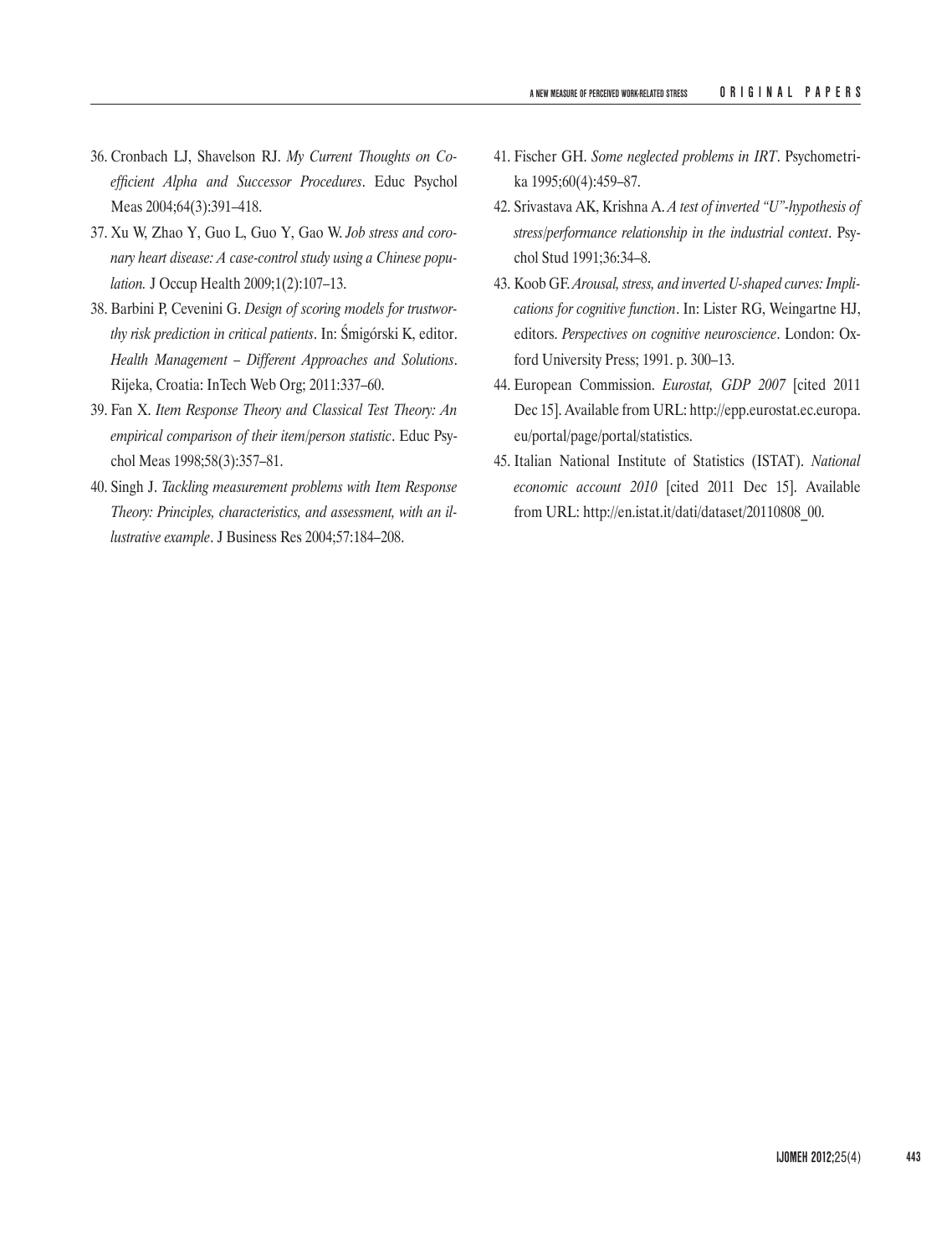# **ORIGINAL PAPERS G. CEVENINI ET AL.**

|                          | Item                                                                                     | Dimension      | Axis         |
|--------------------------|------------------------------------------------------------------------------------------|----------------|--------------|
| $\mathbf{1}$             | I plan and organize the work by myself (e.g. I decide what to do, when and how)          | $\mathbf{1}$   | $\mathbf R$  |
| 2                        | I have a clear view of the role assigned to me                                           | 1              | $\mathbf D$  |
| 3                        | I know how the structure is organized and roles inside the company                       | 1              | $\mathbb{R}$ |
| 4                        | Company involves me on scheduled operational changes                                     | 1              | D            |
| 5                        | I work in challenging situations in which I can make changes                             | 1              | R            |
| 6                        | My tasks are various and interesting                                                     | $\mathbf{1}$   | $\mathbb{R}$ |
| $\overline{\mathcal{I}}$ | I usually work overtime                                                                  | $\overline{2}$ | D            |
| 8                        | Breaks at work are clearly defined                                                       | 2              | D            |
| 9                        | Working environment is clean and healthy                                                 | $\overline{2}$ | D            |
| 10                       | Workplace safety rules are strictly followed and applied                                 | $\overline{2}$ | D            |
| 11                       | I work in a noisy place                                                                  | 2              | D            |
| 12                       | I was properly trained on all aspects of safety in the workplace                         | $\overline{2}$ | $\mathbb{R}$ |
| 13                       | I consider valuable the internal organization of my workplace                            | 2              | $\mathbf D$  |
| 14                       | Allocation in the workload is fair                                                       | $\overline{2}$ | D            |
| 15                       | Company provides me proper resources and tools to accomplish my tasks                    | $\overline{2}$ | D            |
| 16                       | I can easily complete my daily assignments                                               | 2              | $\mathbb{R}$ |
| 17                       | Internal growth is based on credit, commitment and achievements                          | 3              | D            |
| 18                       | I recognize values and mission pursued by the company                                    | 3              | $\mathbf D$  |
| 19                       | Company sets benefits to the ones who produce and undertake more                         | 3              | $\mathbb{R}$ |
| 20                       | Performance evaluation criteria are clear and defined                                    | 3              | $\mathbb{R}$ |
| 21                       | When my work is checked/evaluated, I am informed of the results                          | 3              | $\mathbb{R}$ |
| 22                       | My salary is adequate to the work I do                                                   | 3              | $\mathbb{R}$ |
| 23                       | There are good chances I can get a promotion                                             | 3              | $\mathbf R$  |
| 24                       | I consider valuable the strategies and choices adopted by the company                    | 3              | $\mathbf D$  |
| 25                       | I have a good understanding and knowledge of the mission and corporate's values          | 3              | $\mathbf R$  |
| 26                       | There are clear guidelines to organize the job properly                                  | 3              | D            |
| 27                       | The company creates occasions to communicate for all staff                               | 3              | S            |
| 28                       | Women have the same career opportunities as men                                          | 3              | $\mathbb{R}$ |
| 29                       | Return from maternity leave is facilitated in various ways                               | 3              | S            |
| 30                       | My colleagues treat me with courtesy and respect                                         | 4              | S            |
| 31                       | With my colleagues I can express myself, talking to them directly and clearly            | 4              | S            |
| 32                       | Sometimes there are some misunderstandings between colleagues                            | 4              | S            |
| 33                       | I know I can trust my colleagues                                                         | 4              | S            |
| 34                       | It happens that our superiors give us conflicting information about the progress of work | 4              | D            |
| 35                       | With my superiors I can express myself, talking to them directly and clearly             | 4              | S            |
| 36                       | Superiors help the staff to increase the professional skills                             | 4              | S            |

**Appendix 1.** English translation of the occupational stress detector questionnaire: its original version is in Italian language